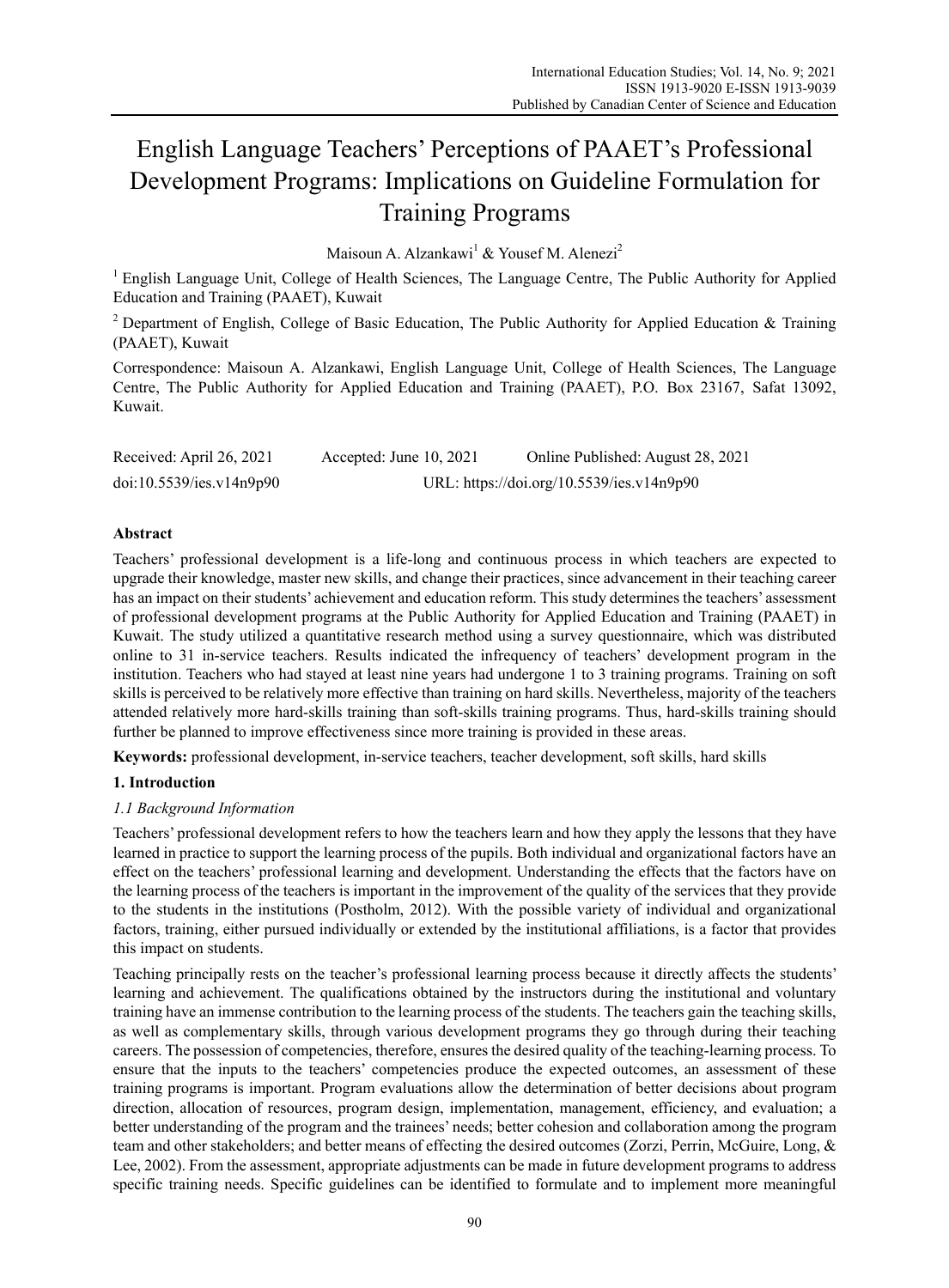teachers' development programs.

This study examines the perceptions of teachers on teachers' development programs so that guidelines for developing and implementing effective training programs for third-level education teachers. Determining these perceptions should help in identifying which types of programs produce the desired impact in developing the competencies of teachers. The guidelines which will arise from these evaluations can also help in focusing resources in enhancing teachers' skills. Institutional efficiency can be promoted as programs that are ineffective can be improved through the identification of the specific components of the training program.

The current study aims to achieve the following objectives:

- To determine from an assessment of teachers' development programs the practical approaches for program formulation and implementation.
- To help design meaningful teacher development programs based on the guidelines.
- To ensure that the elements of the development programs are carefully considered in the planning of training programs to avoid ineffective results.

These intentions only fall within the boundaries of the specific types of teachers' development programs. Thus, the resulting guidelines arise only from the outcomes of the evaluations of the sample population.

#### *1.2 Research Problem*

In line with the changing student needs and industry demands for college graduates, educational institutions' teaching and learning processes are placed under emphasis since these processes directly contribute to the students' ability to achieve success in their chosen fields. Teachers are significant inputs to these processes. The factors contributing to the teachers' competencies are also important inputs in determining the qualifications of the teachers and the quality of their teaching. More training and effective training are key inputs to teachers' work performance. To ensure that these development programs provide what they are intended, the evaluation of the training programs needs to be conducted. The assessments can provide indications of the effectiveness of the training; hence, these also indicate if the teachers have imbibed the necessary knowledge and skills to carry out their teaching functions. However, since teachers' development programs may fall under specific types of training, the need to identify which specific type which is ineffective should allow for adjustments to become effective. These adjustments can be executed through the formulation of guidelines so that the assurance of program success and the teachers' teaching-learning processes can be better assured.

## *1.3 Purpose of the Study*

This study's primary purpose was to determine the teachers' assessment of professional development programs at the Public Authority for Applied Education and Training (PAAET) in Kuwait. The assessment shall lead into the formulation of guidelines in the design and implementation of teachers' development programs for PAAET's English Language teachers in the college level. The formulation of guidelines intends to streamline program offerings that will contribute to the increased effectiveness of the different teachers' development program in the institution. These guidelines can be used in designing and implementing the training programs. The evaluations of the previous programs should help to pinpoint specific areas which need improvement and to strengthen further areas that may be perceived effective. The institution should benefit from the guidelines through having a ready reference in making decisions about how programs can better match the needs of teachers, as well as how these programs can increase the teachers' competencies. The guideline should provide the means to improve the training and to allocate resources.

#### **2. Theoretical Framework**

Evaluations are important institutional feedback mechanisms. In the directions of Higher Education, the emphasis on learning and student outcomes calls for the need for assessments (Praslova, 2010). The evaluation mechanisms should allow for determining the effectiveness of the institutional purpose. Since the teacher is the main input to learning and student outcomes, the inputs to the teachers also deserve to be assessed as these directly affect the goals for students. Hence, the role of evaluations can be theoretically grounded on systems theory, which indicates that social organizations are open systems and are affected by the environment in many ways. These ways include the inputs, processes, outputs, and feedback. Through feedback, the organization gains information as it relates to the environment. How the organization uses the information provides the appropriate adjustments which should lead to the organization's proper functioning. Feedback is an important aspect of a functioning healthy system (Praslova, 2010; Farjad, 2012). Organizations must know how the training programs are aligned with the institutions purpose. Therefore, these programs must be examined based on their effectiveness. For a tertiary-level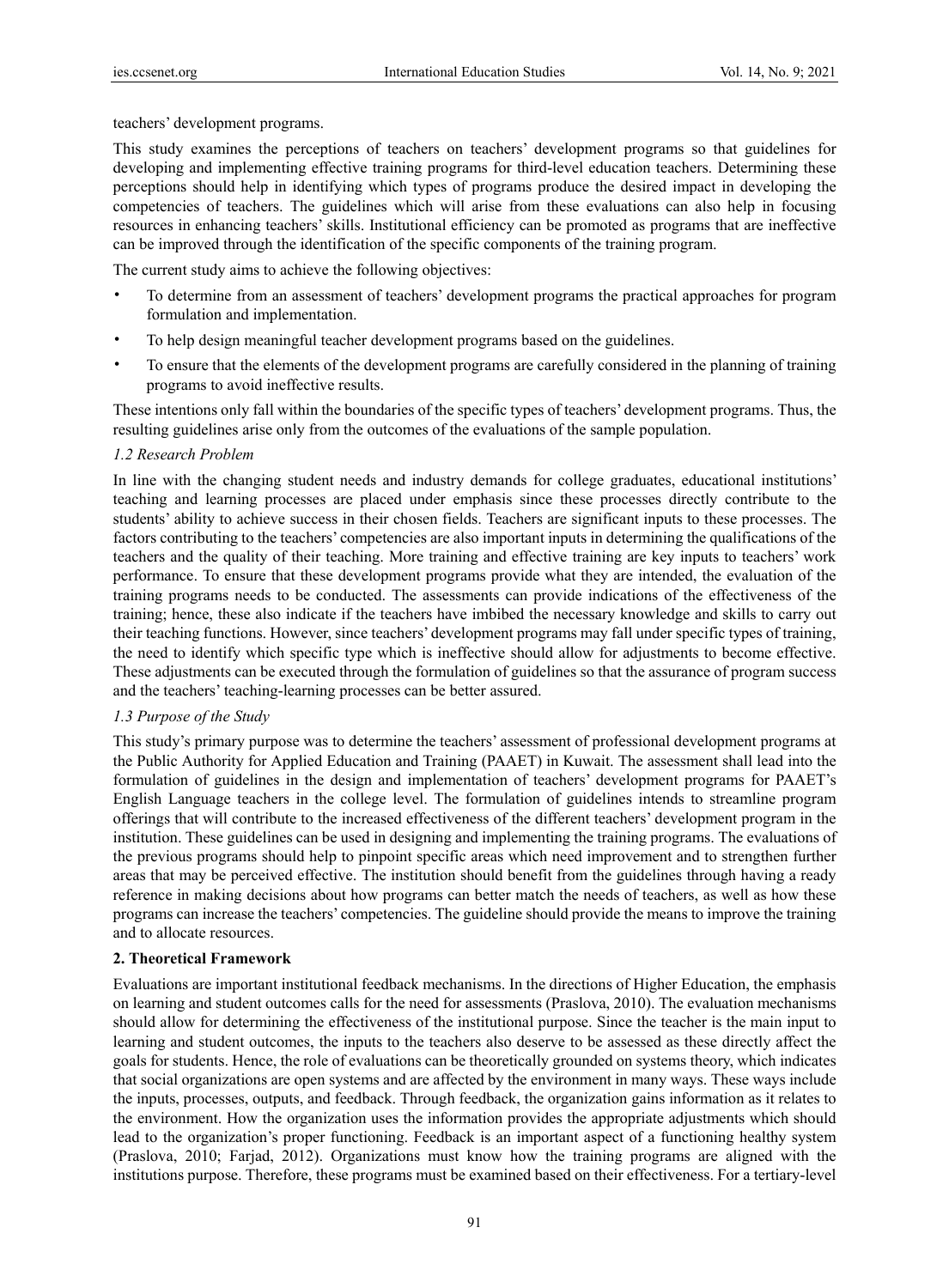institution to remain relevant in a dynamic environment, evaluating its processes and using the results of these assessments provide for a continuous adaptation of the institution's program offerings.

Praslova (2010) argues that schools toil against how assessment is used to improve educational processes. Accrediting bodies are also criticized to be unclear with selecting the right measures and instruments. Higher education institutions may choose and use different gauges and instruments which do not establish a logical relation between the gauges and the school's concerns. These institutions are identified to experience challenges in applying a sustainable and meaningful evaluation program that is valuable to the school. Nonetheless, the schools can benefit from the formulation of guidelines from evaluations that emanate from the distinct consideration of educational purposes as well as the link of the indicators to training effectiveness. In general, there is a need to develop a convenient and systematic basis which can assist Higher Education to be more purposeful in their evaluation efforts. The intention of creating guidelines arising from evaluations proves the use of appropriate information in formulating teaching-learning processes, either for teachers or students.

Moreover, Kirkpatrick's four level model of training evaluation criteria assists in providing a full understanding of the use of evaluation tools. This model includes four levels of criteria such as reaction, learning, behavior, and results. Being most popular, often cited, and applied in Higher Education, the use of this model helps to get feedback on the effectiveness of training efforts, which are differentiated and more specific (Praslova, 2010). Relating the systems theory, Kirkpatrick's model presents usefulness in making adjustments.

The reaction criterion is the first among the four-level model, which comprise of the perceptions of the trainees. These are represented by teachers' evaluations of the training program and by the self-report about the impact to the teachers' levels of competencies. Reactions are more often evaluated due to the ease of collection. The next criterion is learning, which are, in the case of teachers, the different forms of instructional approaches and other teaching skills. The teachers' performance or skill demonstration indicates this criterion. The third criteria is behavior, also referred to as transfer criteria. The on-the-job performance or the effects of training on work performance should indicate this measure. The effectiveness of training for teachers is determined by the transfer of this training to the students (Farjad, 2012). Teachers should be able to determine the objective indicators of their performance. In teaching, this may be evident in applying new approaches in delivering lessons that indicate increased student interest and learning. Behavior in the workplace is also another way to measure this criterion. Teachers can observe themselves relate with superiors when receiving guidance in their work or with peers when working along with them in projects or cooperative teaching opportunities. The final criteria, results, are indicated to be hard to evaluate since these may be measured through student satisfaction, improved teacher morale after training, or productivity or profitability gains for the institution (Praslova, 2010). Noticing a combination of both tangible and intangible aspects makes known the cited difficulty in detecting and assessing these things. Additionally, these criteria appear to be secondary outcomes since the subject of training involve teachers. Students' learning and effects to the educational institutions' operations are these secondary outcomes, while effects to teachers' competencies are the primary outcomes. The stakeholder perspective explained in Praslova (2010) is identified through the specification of these primary and secondary outcomes. Thus, the complexity suggested rests in the variety and possible conflict of interests of the stakeholders. In summary, the four criteria or levels help point to the usefulness of evaluation, which leads to the formulation of guidelines for training programs to ensure their effectiveness.

## **3. Review of Literature**

Various studies advocate continuous learning and development for the teacher as the practice ensures better teaching qualities, which affect the quality of learning for students. Development programs abound, but not all of them guarantee the development of skills effectively. Skill development programs for teachers are wide-ranging in literature and indicate varying effects to the development of competencies for the teacher. This section presents the related studies through the quality of professional development programs and the need for guidelines.

## *3.1 Developing Teacher Development Programs*

Wong and Yeung (2003) argue that feedback is the most crucial aspect of designing and developing educational programs for instructors. Perceptions of the participants' course about the effectiveness of the delivery lead to the redesign of the program as to its appropriateness. They claim that the survey questionnaire is the best tool to obtain feedback from program participants, and Likert-scales are used to get their perceived effectiveness of the program. They also believe that surveys are recommended to be kept at minimum length to encourage completion. These surveys also need to be simple and have good construct validity. Furthermore, self-funded programs use these evaluation tools to determine the level of participant satisfaction and their tendencies to recommend the program to others. This study suggests the use of participants' perceptions to determine effectiveness of a training program,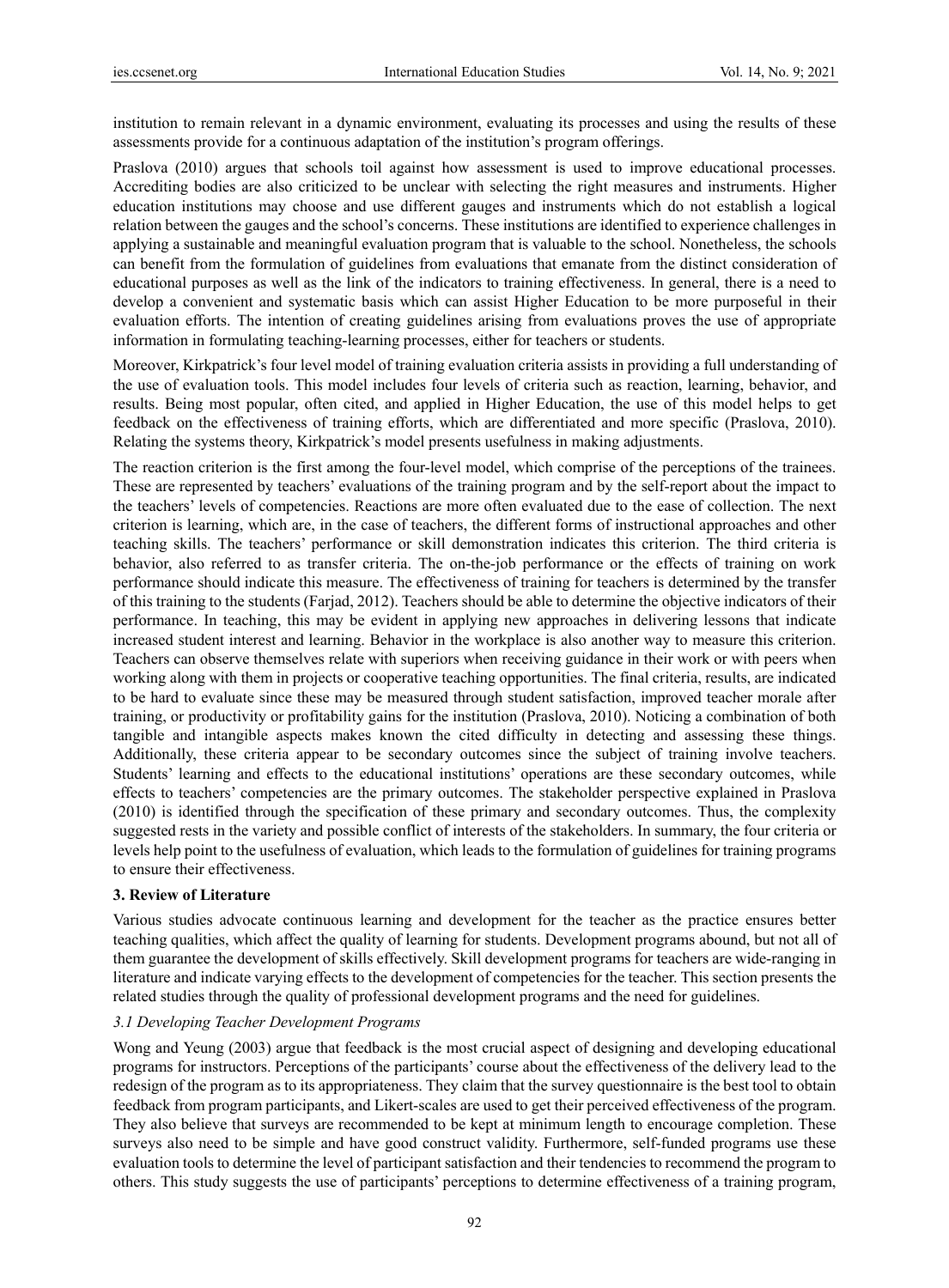which reinforces the use of perceptions in this study. The participants' feedback contains perceptions that allow them to gauge within themselves the impact of development programs.

Another study provides a more detailed perspective of determining the effectiveness of a teacher training method. Rizvi (2010) developed a classroom observation schedule designed to assess the efficacy of a teacher training approach called the Cluster-Based Mentoring (CBM) Model. This model integrates the contextual realities and different needs and priorities of the teacher, the school, and the educational system. The study details the development of the classroom observation schedule, which can be used to develop the guidelines specified in this research. Construction of the observation schedule included the capture of authentic and reliable classroom practices. CBM Model's breadth covered every significant observable activity related to classroom teaching practices and student behavior, such as teaching approaches, teaching skills, teaching aids, student evaluation procedures, students' behavior, appearance, and visual aspects of teacher-student relationship. The second part of the development of the classroom observation schedule included the observation schedule refinement. A pilot study was conducted to refine the conceptual understanding and data collection tools. The refinement criteria encompass consistency and the schedule's ability to yield data pertinent to the CBM model. Consistency is established through the assurance of internal consistency of the subscales by using Cronbach's alpha. Other criteria for consistency enlist relevancy and representativeness of the content domain and measurement task and technical and structural quality. Findings in this study led to the execution of small changes in the structure and the training program. However, the techniques used in this study provided insight into the design and the program's execution since a set of criteria would have been identified to ensure improved outcomes.

Measurement of development programs in specific fields of teaching also provides insight into the nuances of teaching subjects. Bell et al. (2010) examined a development program for teaching mathematics. The knowledge of teachers who took the program was compared with colleagues who had not taken the program. A survey questionnaire was also used to determine the teachers' assessment of the program and its outcomes. The results indicated better knowledge than the comparison group. The outcome was mostly attributed to the facilitator's experience. This element in the training program shall be used as one of the aspects in developing the evaluation instrument for development programs. Other contributory factors to the teacher's increased knowledge were program features and interaction scales among participants and facilitators. The teachers were observed to be actively engaged and supportive of each other, compounding the learning atmosphere. For institutional training, this feature appears to be an evident feature since attendees to the institutional training may likely belong to the same organization. Hence, the probability of social interaction and support appears to be an inherent feature. Programs outside of the institution may not immediately present this benefit unless the training programs allow for time to develop these interactions.

Similarly, Soine and Lumpe (2014) studied the importance of the measurement of the characteristics of teacher professional development. The study employed a more complex approach with its cross-sectional ex-post-facto study. Like Rizvi (2010), the study employed consistency measures of the instrument through Cronbach's alpha for the survey instrument. The purpose of the study was to refine tools that measure the characteristics of professional development. Essential components to the professional development program included skills, knowledge, thinking, application, and relationships, as specific indicators for each were identified. The resulting characteristics included active and engaged learning, focus on content, coherence with teachers' needs and circumstances, collective participation, and duration. Overall, the instrument was found to be a viable tool in capturing the teacher's perceptions about professional development characteristics. This study also supports the use of perceptions in assessing professional development programs, which contribute to the use of a similar approach in evaluating training.

In another study by Darling-Hammond, Hyler, and Gardner (2017), the effective professional development programs comprise seven characteristics. These characteristics included: focusing on content, incorporating active learning and utilizing adult learning theory, supporting collaboration, which are typically in job-embedded contexts, using models and modeling of effective practice, providing coaching and expert support, offering opportunities for feedback and reflection, and is of sustained duration. The researchers further suggest that having a number of these characteristics simultaneously is sufficient to evaluate a professional development program successful or effective. Though, programs can contain all seven characteristics as provided in the Reading Recovery Program illustrated in their paper. The study also recommends using Professional Learning Communities (PLC) to produce high quality of teaching and student learning. According to Darling-Hammond et al. (2017), when PLC is properly implemented, it can be an active, collaborative, and reflective job-embedded feature. As a result, this is beneficial for student learning because teachers gain a shared understanding of what is good work, misunderstandings about students, and effective suitable instructional strategies for professional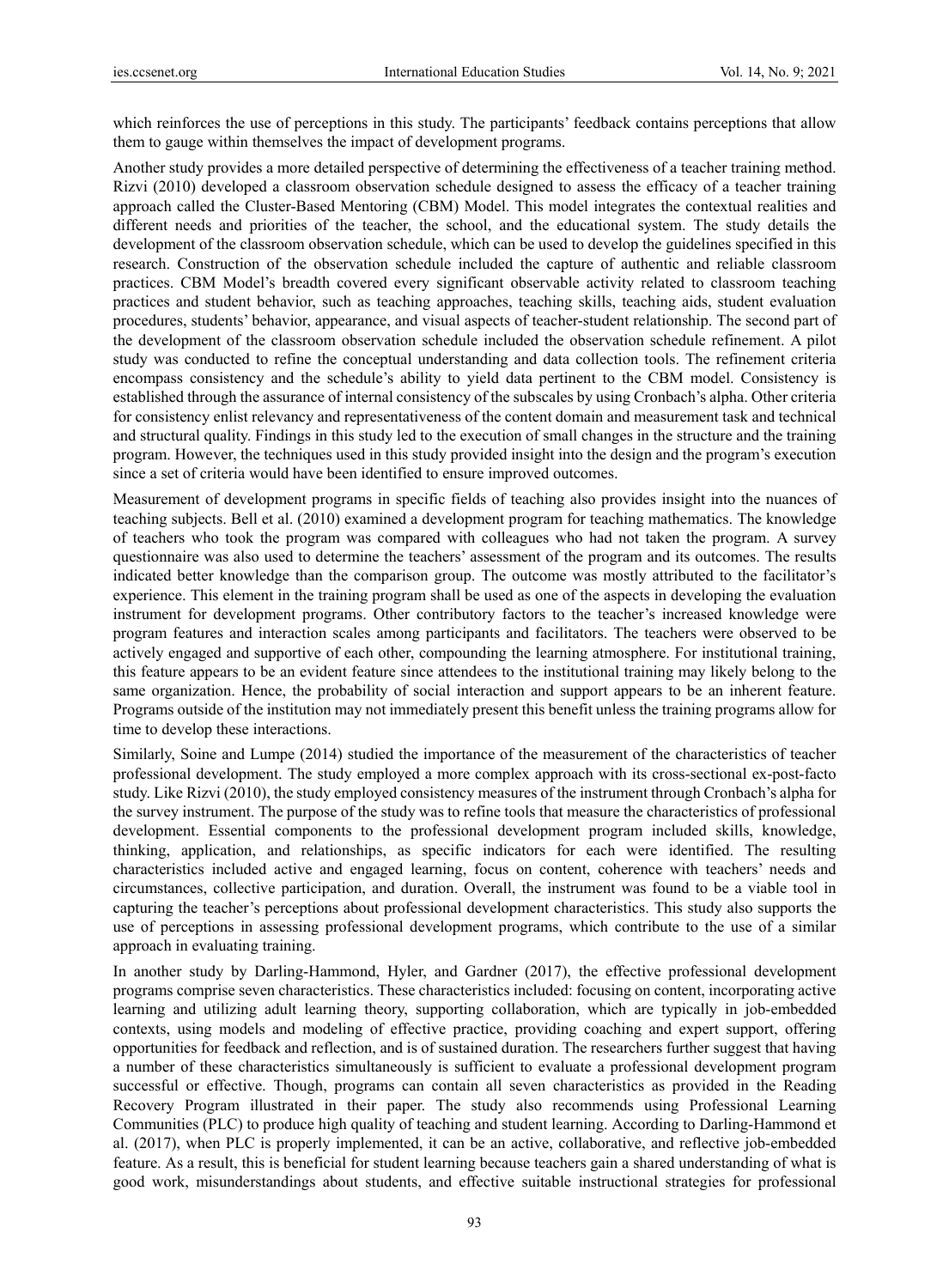development programs. Darling-Hammond et al. (2017) also, specify conditions where professional development programs' effectiveness is inhibited. These inhibitive conditions are clustered at the school and system levels. For the school level, these limitations include the lack of time allocated to teaching curriculum that uses the newly acquired knowledge and skills, the need to use a pacing guide for teaching mandated curriculum, lack of professional development programs in addressing students' learning needs, lack of resources, and management issues. The researchers indicate that the lack of resources is the most significant limiting factor. For the school level, four overarching areas were identified. These are identifying professional development programs' needs, selecting approaches that are most likely effective, implementing approaches that have quality and fidelity, and assessing program outcomes. The study is comprehensive to include implications for policy, implementation, and practice. Practically, the guidelines that will be formulated as an outcome of this study address the limitations identified here.

Yoon et al. (2007) criticized single-shot, one-day workshops since these are superficial, fragmented, and non-cumulative. They upheld the need for sustained, intensive, and content-focused programs, similar to Darling-Hammond et al. (2017) contentions. Additionally, professional development programs must be aligned with and directly relate to national academic content standards, student achievement, and assessments. These programs also need to enhance the teachers' knowledge of their subject areas and advance their understanding of instructional strategies arising from scientific research. Regular evaluation is also advised to guarantee success. On the other hand, it is assessed that single-shot, one-day workshops may be conducted to reinforce skills or to provide updates that may not necessarily take too long. Besides, these types may be designed as a series and on an interval, which may suit specific intentions.

García and Weiss (2019a) stated that professional training and continuous implementation of teacher development programs helped teachers adapt to changes in what is required to teach and examine. It also helps in the prosperous early career transitioning of novice teachers from training colleges (pre-service teachers) to the classroom (Martin & Christopher, 2020). Effective programs help educators improve their practice, too. According to DeMonte (2013), most of the training programs that occur do not align with new teaching strategies and other professional-learning activities. The study also unearthed a fundamental disconnect between high-quality professional development and integration into a classroom situation because they are too generic and unrelated to the everyday practice of teaching and teachers' attitudes. The study provides insight into the need to establish the connection between high-quality professional development programs and application to the classroom. There must be an effort to bridge the gap from the criticism of being too generic or irrelevant to daily practice of teachers.

#### *3.2 Soft Skills in Teachers' Professional Development*

Soft skills can be defined as personal non-academic traits that enhance teachers' interactions, performance, and viewpoints (Tang, 2017). Elements of soft skills may include teamwork, problem-solving, professional morals, critical thinking, entrepreneurship, friendliness, and personal habits. Teachers' soft skills are essential because they help manage the demands of a classroom effectively. Alasfour (2017) posits that the acquisition of soft skills in teachers can have an impact on their quality of teaching and student achievement.

Consequently, soft skills can boost competency and upsurge teachers' ability to subsidize collective transformation and progression. Ngang et al. (2015) observed that when teachers acquire soft skills and apply them in the workplace, the teaching and learning processes become more inclusive. Research by Martin and Christopher (2018) further raised awareness on the significance of soft skills by encouraging teachers to adopt them at the beginning of their teaching career, because they are beneficial when solving problems in various scenarios. Accordingly, soft skills have been shown to supplement hard skills: for instance, the combination of effective communication, critical thinking, and pedagogical skills in classrooms as a teaching exercise package helps students analyze complex situations and make justifiable evaluations. By integrating the soft skills, teachers can convey ideas and thoughts with clarity, while as reciprocal, students become active listeners and provide relevant responses. Attainment of these skills, therefore, can affect the quality of teaching and learn in schools. According to Tang (2017), soft skills can be developed through activities, practice, and working experience in actual situations. The skills can also be acquired in events, such as encouraging free thought processes among learners, promoting lifelong learning because teachers and learners can systematically disseminate information. The study also considered soft skills acquisition as imperative in teachers' career development and enrichment. The evaluation of soft skills then aside from hard skills must be integrated in assessment form as these skills are evidently included in how the teachers perform in their workplaces.

## *3.3 The Importance of Using Guidelines in Teacher Development Programs*

A professional development program is a plan, also referred to in the educational sector, as continuing professional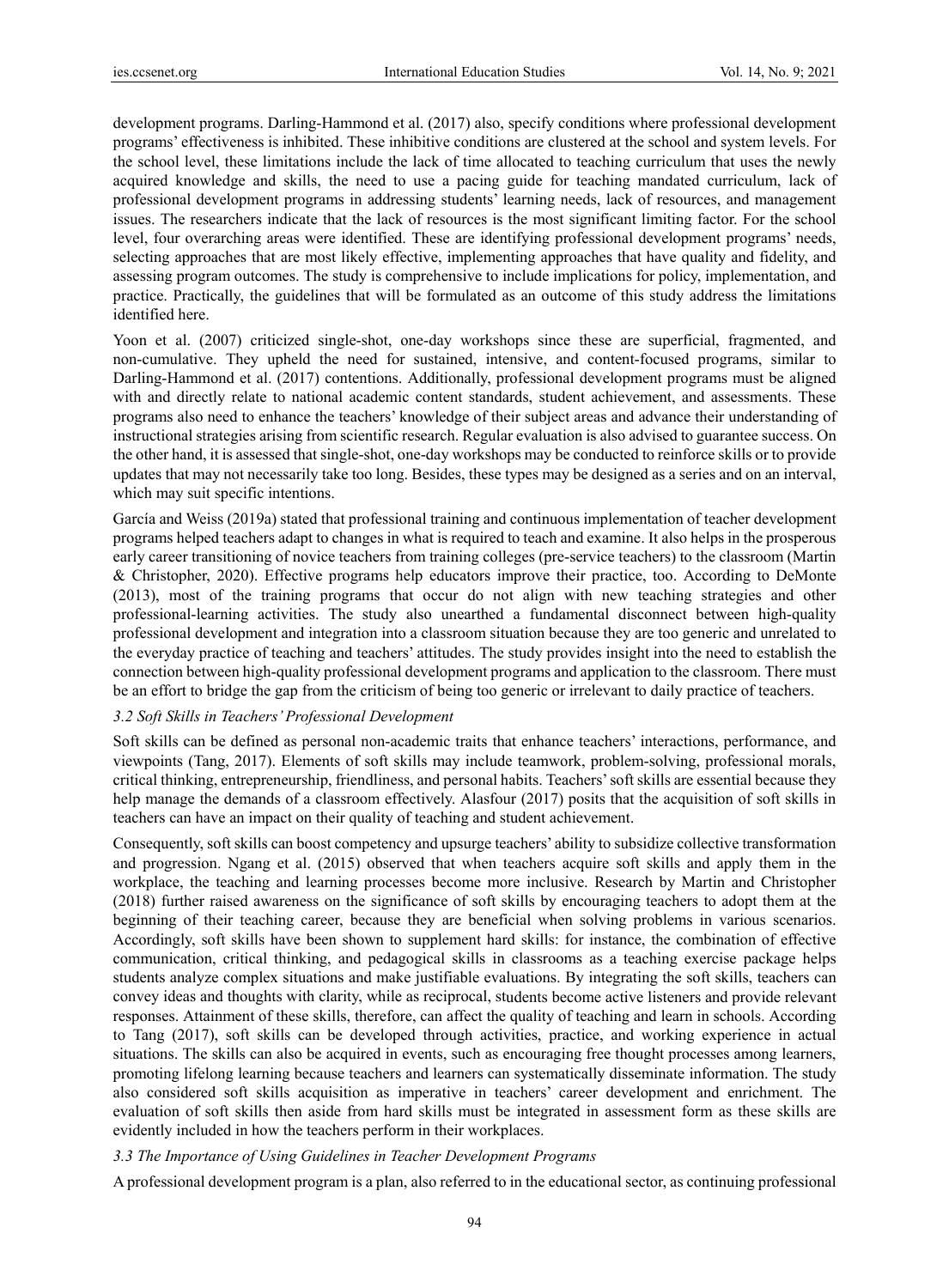development for teachers. It contains specific goals and the means of achieving them, which also provides an outline for what should be done and directs the actions that should be accomplished. The plans are synchronized which the teacher personally wants to progress and may vary with other teachers since the goals may relate to the role or job level desired or improve teaching styles or capabilities. Plans may come in various forms, and guidelines can be one of them since guidelines provide a future direction for action. The following literature on the importance of guidelines and their use informs this study and helps develop teacher development programs.

Vega (2015) asserted that sustained professional learning and refinement of teaching practice contribute most significantly to promoting students' learning. The development of systems contributes to the sustainability of the learning process. The development of systems here implies the need for tools and frameworks, such as guidelines, for teacher training. Specifically, the inclusion of collaborative and job-embedded feedback cycles facilitates the critical reflections on the teaching practices. Moreover, administrative support is identified to play an active role in the learning processes of teachers. The implementation of such guidelines may require the support or cooperation of other members of the educational institution. This feature allows teachers the social structures for using the information from evaluation instruments.

Arnold (2020) emphasized the necessity of developing guidelines, especially for those who are new in the teaching field. He stated that the guidelines give support to teachers' competencies contribute to the instructional design and the development of the knowledge base. The guidelines were developed based on research-based tasks and operationalized into Gilbert's Behavior Engineering Model in his study. Data, resources, and incentives are identified to provide the most influence in affecting change in performance. According to Arnold (2020), the guidelines can be represented through a handbook for instructors, and the designer of the guidelines must analyze the environment for causes of performance gaps. Through a provision for these causes, the effectiveness of the guidelines should be underway.

Furthermore, DiGennaro Reed et al. (2018) emphasized the importance of using behavioral skills training to provide teacher support. According to their study, an intervention plan followed by teacher training and progress monitoring, which attempt to resolve the struggles with implementation, is essential to provide adequate teacher training. In their study, the researchers developed a behavior-science based model of consultation to train and support teachers. The model consisted of initial teacher training and ongoing teacher support, whereas the teacher training portion consisted of instruction, modeling, rehearsal, and feedback. Specifically, the ongoing teacher support portion included a schedule of observations, progress monitoring, feedback and rehearsal, and directed coaching. These guidelines focused on scheduling classroom observations, recording treatment integrity data, and frequently delivering performance feedback and reinforcement after initial training. Besides, if the teachers still struggle even with the support, in-classroom coaching or directed rehearsal can be used.

As guidelines present benefits for undertaking programs for development, writing the plans is an essential part of the process. Guzder (2019) recommends a nine-step plan for professional development. These steps include:

- An assessment of the current level of competency in a particular skill.
- The identification of specific goals.
- A gathering of information relevant to the desired goals. This step suggests the role of evaluation tools in obtaining information that may be useful for improving teaching competencies as a goal in the educational institution.
- The identification of professional skills already possessed and the gaps from the ideal skill set or teachers. This process can also be aided using evaluation instruments as this allows the comparative identification of what is and what is not present in the teacher's capabilities.
- The methods in which the goals can be accomplished.
- The determination of the timeline in the accomplishment of the goals and specific targets.
- The commitment of the previous steps in writing.
- An evaluation of the plan.
- The measurement of progress.

Moreover, Guzder (2019) offers several methods for developing the skills. The methods enlisted include; mentoring and peer observation, observation visits to other schools, workshops, education conferences and seminars, and research. Learning is guaranteed in shadowing colleagues, regardless of their levels. Guzder believes that witnessing enables a more comprehensive perception as the senses are directly engaged in the actual scene. Furthermore, the teacher being shadowed also benefits from the peer observation as constructive feedback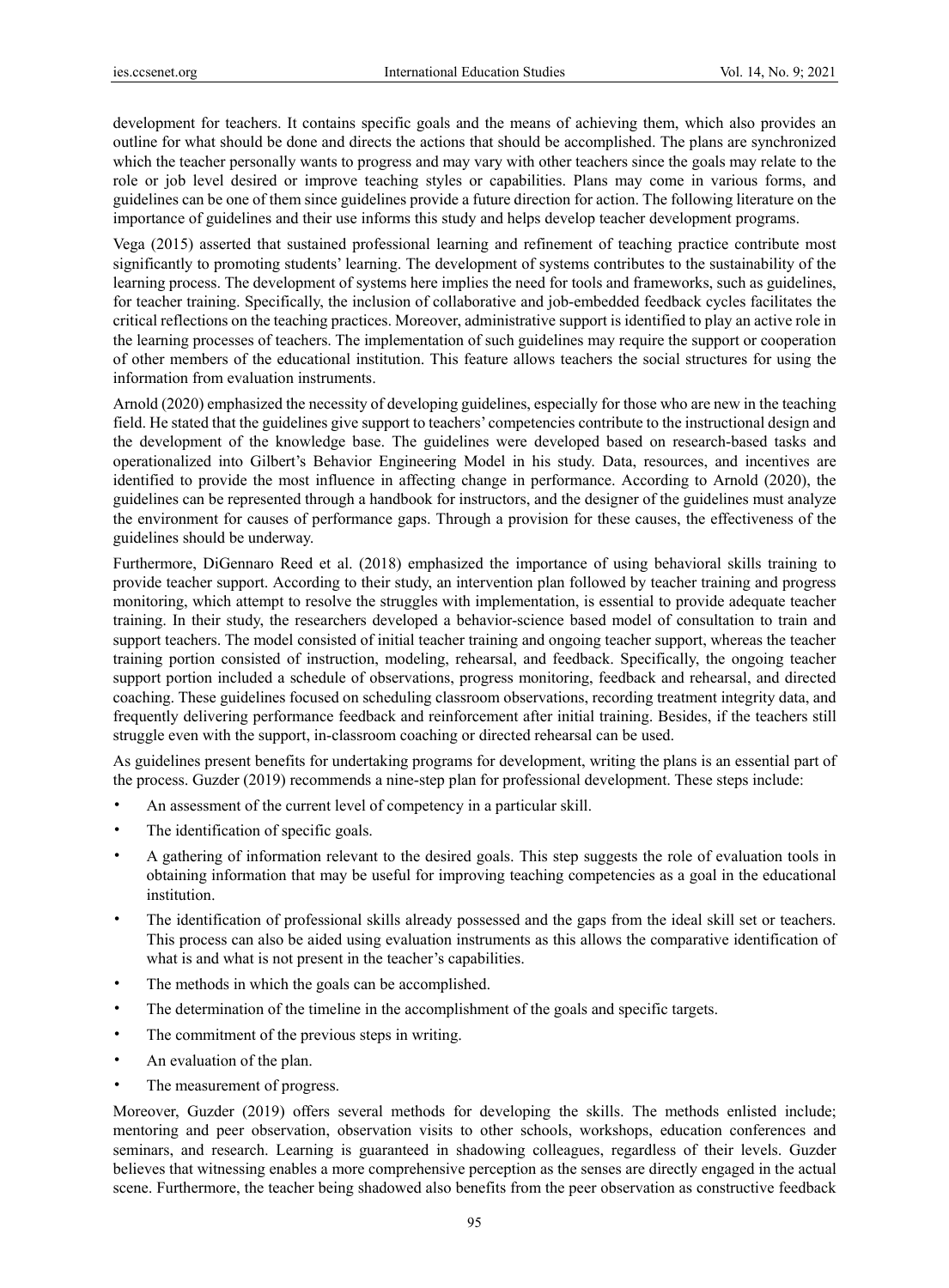is part of the process. Besides, observation visits to other schools also provide similar benefits as peer observation. However, other learning opportunities are obtained from observing behaviors that may be a result of the organizational culture. Workshops are another method of acquiring skills, as it provides a chance to discuss experiences and engage in internal reflection. Another method is attendance at education conferences and seminars, where teachers can choose particular areas of expertise that they need to enhance. Like workshops, teachers also gain from meeting and discussing teaching methods with other teaching professionals. A final method in the list of Guzder (2019) is research. The teacher's professional development is primarily on one's responsibility, as searching for sources of information and reading are upon the teacher's initiative.

The studies discussed show that professional development programs are vital to the continuous learning of the teacher. Tools measuring the programs are devised to ascertain quality to ensure the effectiveness of the programs. The tools also help in the improvisation of the program so that objectives can be better achieved. Due to the lack of studies for third-level education, this study's venture is expected to contribute insight to the competencies required for the teaching process. Also, the need for plans emphasizes keeping track of goals and directing the actions for more efficient learning. Moreover, to ensure the effectiveness of the guidelines for implementing teaching plans as a teachers' development program, the characteristics, elements, and components of the guidelines and the development program itself must be considered in the guidelines' formulation. The gaps raised here need to be considered to avoid the replication of the same inadequacies.

#### **4. Methods and Techniques**

The descriptive design appears the most appropriate for the objectives of this study as it aims to identify the experiences of teachers with teachers' development programs. These experiences indicate the evaluations of teachers for such programs, which assessments shall become the basis for the formulation of guidelines in teachers' development programs. These evaluations helped in identifying the features and gaps of these programs. Their identifications provided insights into which aspects of the program contribute significantly to teacher's competency.

#### *4.1 Instrument of the Study*

The research used a survey questionnaire comprising of 12 closed-ended questions, as presented in Appendix 1. The questions were self-made, arising from the collective observations and identifications of the strengths and weaknesses of various training programs. With these types of questions, the respondent is given a range of possible responses which the researcher determined (Nunan, 1992). In addition, open-ended questions were added to allow the respondents to answer in open text format. This feature in the questionnaire enables respondents to elect their responses based on their complete knowledge, which allows for the variety of experiences with teachers' development programs.

The questions are divided in two parts: demographics and the assessment of teachers' development programs. Teachers' years of experience and rank describe the population demographically. These information help to indicate the probable extent of training received or not received considering the number of years of teaching experience and the probable implication of the training received or not received in attaining their rank. Inputs from these questions also provided insights into the respondents' rationale for selecting their responses for the questions in the second part of the questionnaire.

In the second part, teachers were asked to indicate their evaluation of training programs. There is no specific teachers' development program assessed in the questions as the general experiences of teachers with these programs are determined. The collective experience in teachers' development programs is intended since an implied comparison of the teacher's experiences can help determine what worked and what did not work. These responses should help in determining the criteria or guidelines for preparing effective training programs.

The questionnaire included Likert Scales to indicate the teachers' perceptions of the degree of effectiveness of the teachers' development programs. The respondents are also asked to evaluate the specific aspects of the programs to determine their specific contribution to the effectiveness or ineffectiveness of the programs.

#### *4.2 Sample of the Study*

The COVID-19 pandemic presented constraints in reaching probable respondents to the study. Thus, the researcher opted non-probability sampling. The method involved non-random selection based on a convenience sampling, which allowed the researcher to easily collect data from participants. However, this type of sampling technique is appropriate for extraordinary and quantitative research (Showkat, 2017). The aim is not to test a hypothesis about the abroad population but to develop an initial understanding of a small population. This type of sampling is mainly based on ease of access by responding to a public online survey. Also, voluntary response samples are often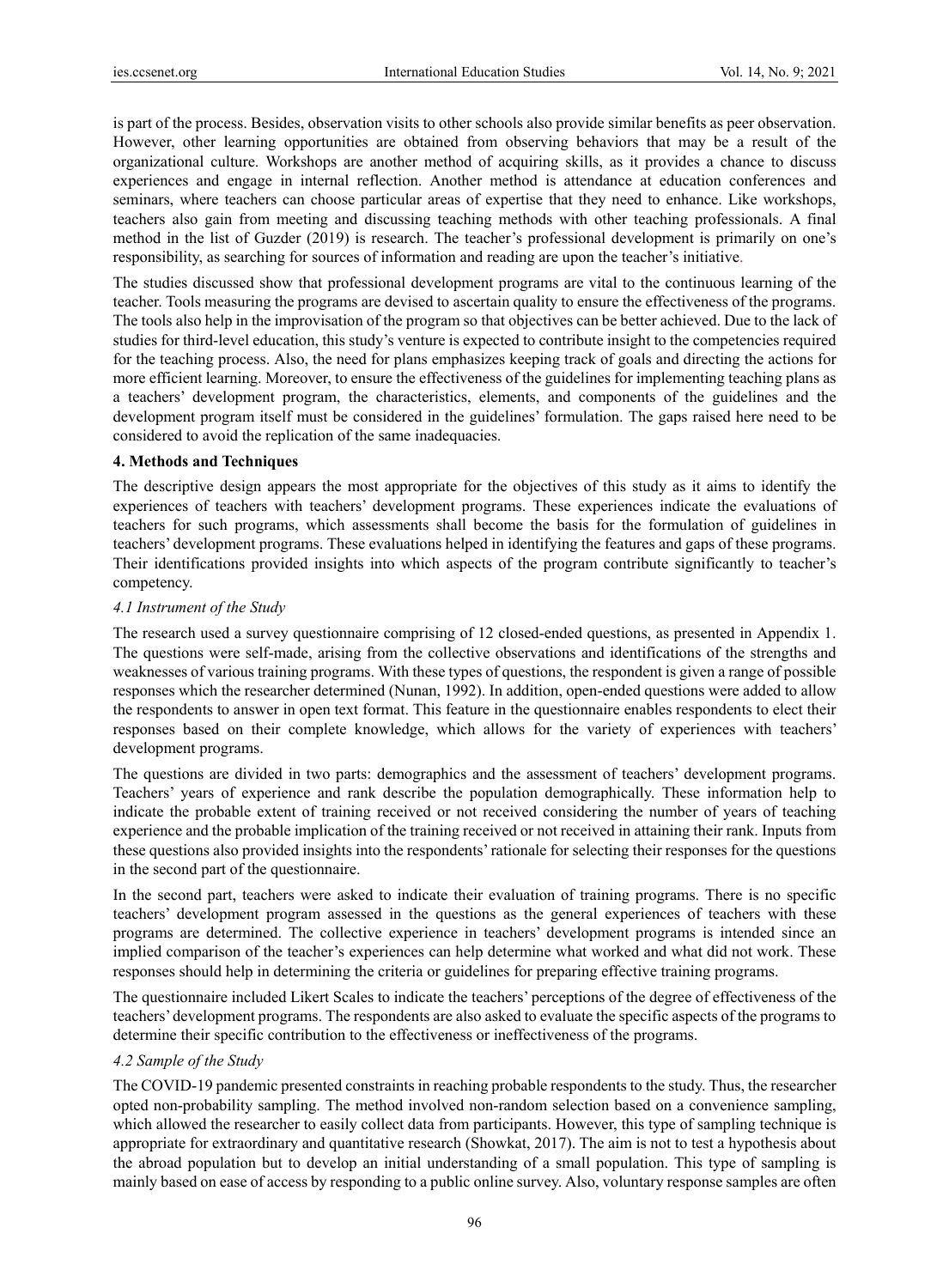slightly biased since some individuals would naturally be more inclined than others to volunteer in research (King, 2011). As such, this approach in sampling is preferred.

The sample involved third-level education Kuwaiti in-service English Language teachers of from PAAET. As the researcher is affiliated with the same institution, and given the constraint, these teachers are within reach and willingly provided the inputs to the study. A total of 31 teachers of English Language in the institutions of PAAET participated in the study (out of 80 teachers). Thus, the outcomes of the study should be delimited by the perceptions and experiences of this sample population.

#### 4.3 Procedures and Tools of Analysis

Due to the COVID-19 pandemic situation, the researcher distributed the questionnaires online, through their email addresses, which were obtained from PAAET database. Data gathering was scheduled for a month (September 2020) to allow time and the potential delay in receiving participants' responses.

The responses were coded, tabulated, and interpreted using SPSS statistical software. Descriptive statistics were used to interpret the data. Data were presented in frequencies of responses and in Likert Scales indicating the participations' perceptions of the effectiveness and contribution of the different teachers' development programs to their competencies. The use of the Likert Scales also permitted the comparison of the various elements of training programs to their perceived effectiveness or ineffectiveness. The Likert-type attitude scale is considered a reliable and valid instrument for attitude measurement and has been applied to various fields of study (Maurer & Andrews, 2000). It is also easy to construct, it does not require any personal judgments, and it is easy to complete (LaMarca, 2011). To interpret the Likert Scale, the qualitative responses were assigned quantitative scores to determine the central tendencies of the responses. Specifically, the scores signify the perceived effectiveness or ineffectiveness of the types of teachers' development programs attended by the teachers. The weighted averages of these ratings were taken to determine the overall rating for each of the type of training programs. Subsequently, these ratings were compared to determine which type of training program is perceived most effective. To test statistical significance of the Likert Scale results, the 2-sample t-test and is used.

For questions where an option for the respondent is given since their answer is not among those which are provided, the different responses were first classified into themes. The responses were then counted as frequencies.

#### **5. Results and Findings s**

This section presents the quantitative data analysis from the survey. The data and interpretation provided insights to the teachers' general perceptions about teachers' professional development programs. Insights from the data and their interpretation helped form the guidelines for formulating teachers' development programs.

#### 5.1 Demographic Profile of the Respondents

Among the 31 English-Language teachers surveyed from PAAET, majority of the teachers or 51.6% have been teaching for over 12 years. About 22.6% of these teachers have served for 9 to 12 years in teaching. The English Language teachers in PAAET have been in their teaching professions for a significant number of years. These years may suggest their exposure to teachers' development programs since teachers with less years of experience may have undergone none or little exposure to teachers' development programs. Figure 1 shows the distribution of the 31 Kuwaiti tertiary-level English Language teachers of the institution.

A. How many years have you been teaching? 31 responses



Figure 1. Years of teaching experience of the respondents.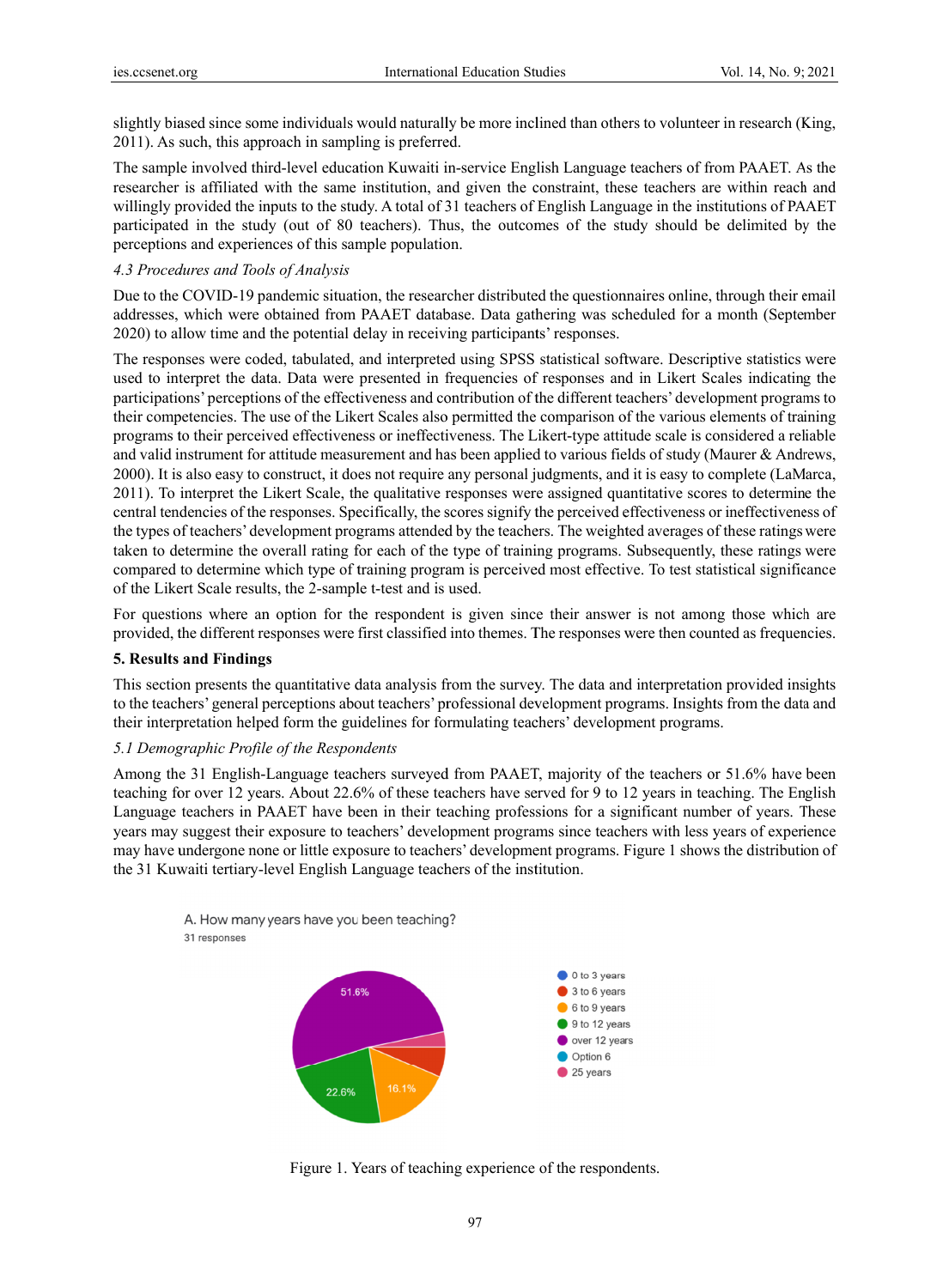The greater majority of the respondents or 59.38% of the sample population are ranked as instructors, whereas 31.25% are assistant professors. The data reflects the institutional rankings of teachers which approximate the number of years of teaching in PAAET. More senior teachers, with longer number of teaching experience, are also ranked higher. Figure 2 further details the ranking of the respondents, which also includes associate professors and professors, at 3.13% and 6.25% respectively.



Figure 2. Teaching rank of the respondents

The implications of the demographic information indicate the provision of teachers' development programs to specific groups. Logically, increased competency in any given career is expected higher in the latter years of experience. However, this may not always be a guarantee as individuals may have strong and weak areas, which overall competency may be affected. Although the identification of the strengths and weaknesses of the teacher is not within the scope of this study, the specific training programs may be undertaken or provided by the institution as a result of the institution's needs assessment practice.

A cross-tabulation is presented in Table 1 to show what profile of the PAAET faculty mostly informs this study. The data reveals that instructors who have underwent 1 to 3 teacher's development program or 28.13% of the sample provide most of the evaluations for training programs. This implies that there are more teachers in the lower ranks for the English language in PAAET. Furthermore, it may be assumed that since the teachers are relatively new in their jobs that they have undertaken fewer training programs than those who may have already demonstrated more competence as evidenced through their ranking.

The table also shows that majority or 50% of the teachers underwent only  $1 - 3$  training programs. Though most of these teachers are instructors, approximately 56.25% of teachers who underwent  $1 - 3$  programs, there are also six assistant professors and one professor.

Majority of the faculty members or 53.12% have been teaching for over 12 years. Removing the five faculty members who have not undergone any training program or a total of 27, the data further shows that the majority of the sample who are instructors comprise 66.67% of those have been teaching for over 12 years. This observation does not support the earlier observation that rank connects to the number of years of teaching experience. Specifically, many of the instructors are still at the Instructor rank despite the years of teaching. Moreover, these teachers have undergone more training, yet which number of training does not seem to affect rank.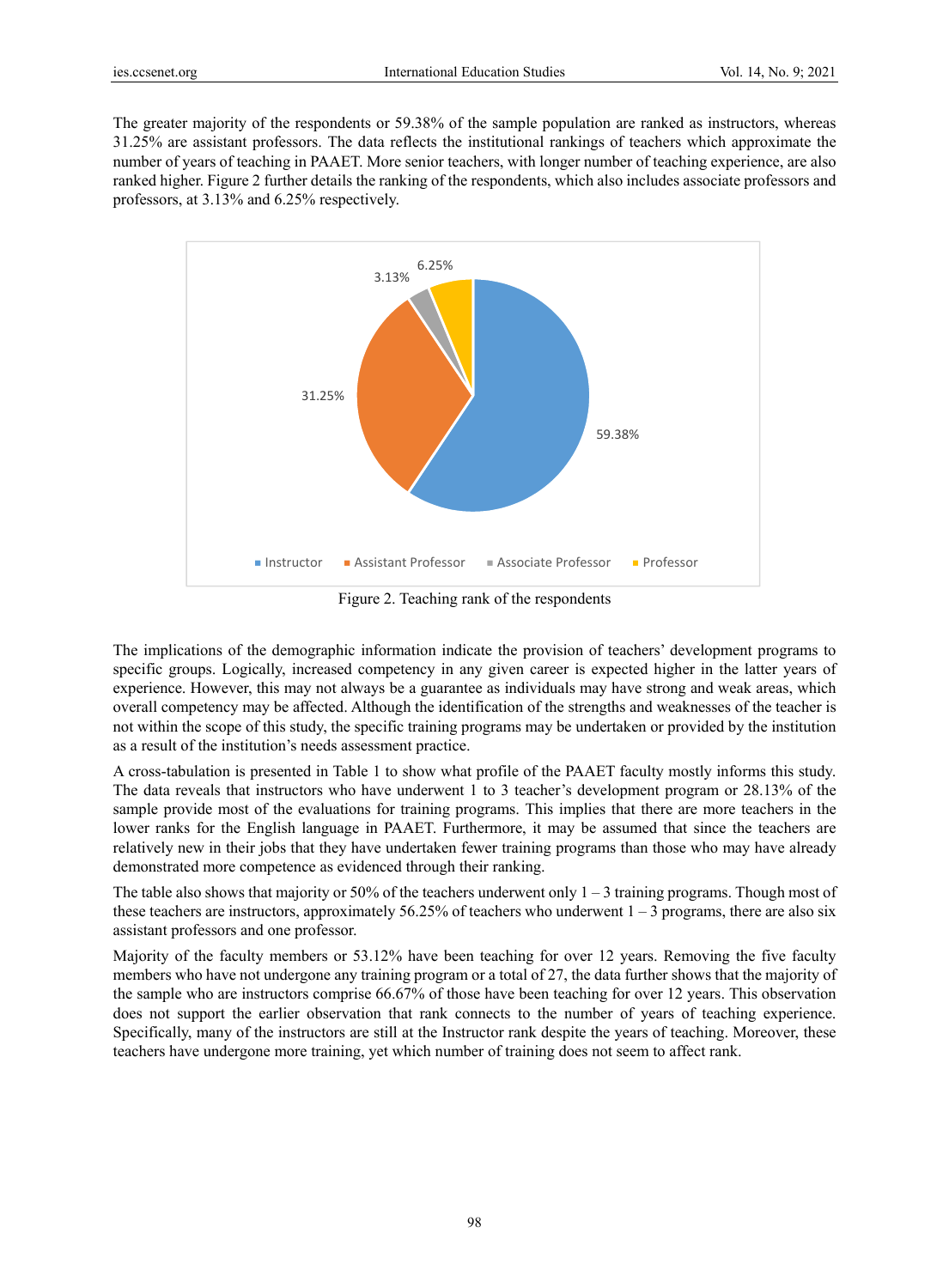|                    |                          |            |               |                        | <b>RANK</b>   |                        |          |                |               |       |         |
|--------------------|--------------------------|------------|---------------|------------------------|---------------|------------------------|----------|----------------|---------------|-------|---------|
| Underwent<br>a TDP | Number<br>of<br>Programs | Instructor | $\frac{0}{0}$ | Assistant<br>Professor | $\frac{0}{0}$ | Associate<br>Professor | $\%$     | Professor      | $\frac{0}{0}$ | Total | $\%$    |
|                    | $1 - 3$                  | 9          | 28.13%        | 6                      | 18.75%        | $\mathbf{0}$           | $0.00\%$ |                | 3.13%         | 16    | 50.00%  |
|                    | $4 - 6$                  | 2          | 6.25%         |                        | 3.13%         |                        | 3.13%    | $\theta$       | $0.00\%$      | 4     | 12.50%  |
| Yes                | $7 - 9$                  | 4          | 12.50%        | $\mathbf{0}$           | $0.00\%$      | $\mathbf{0}$           | $0.00\%$ | $\theta$       | $0.00\%$      | 4     | 12.50%  |
|                    | >10                      | 3          | 9.38%         | $\mathbf{0}$           | $0.00\%$      | $\mathbf{0}$           | $0.00\%$ | $\theta$       | $0.00\%$      | 3     | 9.38%   |
| N <sub>o</sub>     | $\theta$                 |            | 3.13%         | 3                      | 9.38%         | $\mathbf{0}$           | $0.00\%$ |                | 3.13%         | 5     | 15.63%  |
| Total              |                          | 19         | 59.38%        | 10                     | 31.25%        |                        | 3.13%    | $\overline{c}$ | 6.25%         | 32    | 100.00% |

#### Table 1. Cross-tabulation of faculty demographic profile

Table 2. Cross-tabulation of rank, number of programs attended, and years of teaching

|                            | Years of Teaching     |                   |               |                   |               |                  |               |                  |               |                |               |
|----------------------------|-----------------------|-------------------|---------------|-------------------|---------------|------------------|---------------|------------------|---------------|----------------|---------------|
| Rank                       | Number of<br>Programs | $3$ to 6<br>years | $\frac{0}{0}$ | $6$ to 9<br>years | $\frac{0}{0}$ | 9 to 12<br>years | $\frac{0}{0}$ | over 12<br>years | $\frac{0}{0}$ | Total          | $\frac{0}{0}$ |
| Instructor                 | $1 - 3$               | 1                 | 3.13%         | $\overline{2}$    | 6.25%         | 3                | 9.38%         | 3                | 9.38%         | 9              | 28.13%        |
|                            | $4 - 6$               | $\mathbf{0}$      | $0.00\%$      | $\mathbf{0}$      | $0.00\%$      | 1                | 3.13%         | 1                | 3.13%         | $\overline{2}$ | 6.25%         |
|                            | $7 - 9$               | $\Omega$          | $0.00\%$      | 1                 | 3.13%         | $\overline{0}$   | $0.00\%$      | 3                | 9.38%         | 4              | 12.50%        |
|                            | >10                   | $\mathbf{0}$      | $0.00\%$      | $\mathbf{0}$      | $0.00\%$      | 1                | 3.13%         | 2                | 6.25%         | 3              | 9.38%         |
| Subtotal                   |                       | 1                 | 3.13%         | 3                 | 9.38%         | 5                | 15.63%        | 9                | 28.13%        | 18             | 56.25%        |
| <b>Assistant Professor</b> | $1 - 3$               | $\Omega$          | $0.00\%$      | $\overline{2}$    | 6.25%         | $\overline{0}$   | $0.00\%$      | $\overline{4}$   | 12.50%        | 6              | 18.75%        |
|                            | $4 - 6$               | $\Omega$          | $0.00\%$      | $\theta$          | $0.00\%$      | $\theta$         | $0.00\%$      | 1                | 3.13%         | 1              | 3.13%         |
|                            | $7 - 9$               | $\Omega$          | $0.00\%$      | $\theta$          | $0.00\%$      | $\mathbf{0}$     | $0.00\%$      | $\mathbf{0}$     | $0.00\%$      | $\theta$       | $0.00\%$      |
|                            | >10                   | $\mathbf{0}$      | $0.00\%$      | $\mathbf{0}$      | $0.00\%$      | $\overline{0}$   | $0.00\%$      | $\mathbf{0}$     | $0.00\%$      | $\theta$       | $0.00\%$      |
| Subtotal                   |                       | $\Omega$          | $0.00\%$      | $\overline{2}$    | 6.25%         | $\overline{0}$   | $0.00\%$      | 5                | 15.63%        | $\tau$         | 21.88%        |
| Associate Professor        | $1 - 3$               | $\overline{0}$    | $0.00\%$      | $\mathbf{0}$      | $0.00\%$      | $\mathbf{0}$     | $0.00\%$      | $\overline{0}$   | $0.00\%$      | $\theta$       | $0.00\%$      |
|                            | $4 - 6$               | $\theta$          | $0.00\%$      | $\theta$          | $0.00\%$      | $\theta$         | $0.00\%$      | 1                | 3.13%         | 1              | 3.13%         |
|                            | $7 - 9$               | $\mathbf{0}$      | $0.00\%$      | $\theta$          | $0.00\%$      | $\mathbf{0}$     | $0.00\%$      | $\mathbf{0}$     | $0.00\%$      | $\theta$       | $0.00\%$      |
|                            | >10                   | $\theta$          | $0.00\%$      | $\theta$          | $0.00\%$      | $\overline{0}$   | $0.00\%$      | $\mathbf{0}$     | $0.00\%$      | $\theta$       | $0.00\%$      |
| Subtotal                   |                       | $\Omega$          | $0.00\%$      | $\theta$          | $0.00\%$      | $\theta$         | $0.00\%$      | 1                | 3.13%         | 1              | 3.13%         |
| Professor                  | $1 - 3$               | $\theta$          | $0.00\%$      | $\theta$          | $0.00\%$      | $\mathbf{1}$     | 3.13%         | $\overline{0}$   | $0.00\%$      | 1              | 3.13%         |
|                            | $4 - 6$               | $\theta$          | $0.00\%$      | $\theta$          | $0.00\%$      | $\theta$         | $0.00\%$      | $\mathbf{0}$     | $0.00\%$      | $\theta$       | $0.00\%$      |
|                            | $7 - 9$               | $\theta$          | $0.00\%$      | $\mathbf{0}$      | $0.00\%$      | $\mathbf{0}$     | $0.00\%$      | $\mathbf{0}$     | $0.00\%$      | $\theta$       | $0.00\%$      |
|                            | >10                   | $\theta$          | $0.00\%$      | $\mathbf{0}$      | $0.00\%$      | $\mathbf{0}$     | $0.00\%$      | $\mathbf{0}$     | $0.00\%$      | $\theta$       | $0.00\%$      |
| Subtotal                   |                       | $\overline{0}$    | $0.00\%$      | $\mathbf{0}$      | $0.00\%$      | 1                | 3.13%         | $\overline{0}$   | $0.00\%$      | 1              | 3.13%         |
| Total                      |                       |                   | 3.13%         | 5                 | 15.63%        | 6                | 18.75%        | 15               | 46.88%        | 27             | 84.38%        |

From the demographic data, although majority of faculty members take training programs, these training programs do not show bearing on rank. Furthermore, the number of training programs taken does not suggest any impact to the number of years of teaching experience. It is presumed that those who have more teaching experience may have more of the competencies developed over time. On the other hand, the observation for PAAET may also mean that an explanation for remaining in the Instructor despite the number of years of teaching indicate that teachers have not developed the competencies needed. Thus, they are given more training. In this line, there is an impression that the institution's teacher's development programs do not lead to the development of competencies enough to move up the teachers' ranks. Therefore, further reviews of the training programs in determining the impact of training programs to ranks and years of teaching experience seem necessary, at least for the institution's English Language teachers in the third level.

#### *5.2 Types of Teacher Development Programs*

Most teachers or 83.9% of the sample population indicated to have undergone a professional development program. Only 16.1% have never gone through any training, although these teachers are not considered as new teachers, as most of these teachers have been teaching for at least nine years.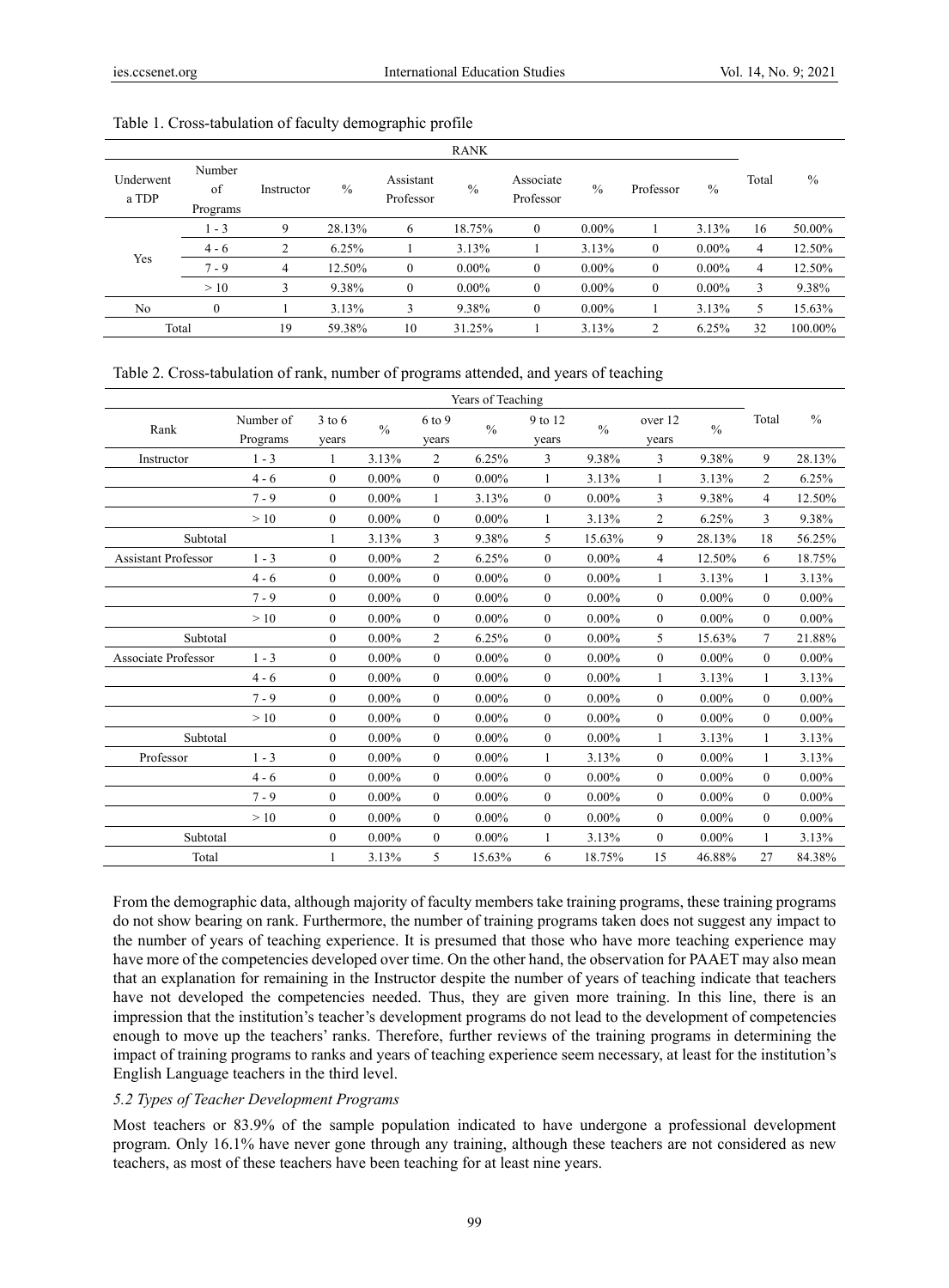Most teachers indicate to have undertaken various development programs. Among the programs on teacher development, the top three programs mostly undertaken include instructional approaches, communication and presentation skills, and personal development programs. About 61.5% of the teachers participated in training programs on instructional approaches. There were 57.7% of the teachers who received training on communication and presentation skills. And there were 53.8% of the teachers who underwent training on personal development. The data also presents that participant undertook least the programs on syllabus development and writing and organizational-membership skills. Figure 3 presents the types of teacher's development programs undertaken and the frequency of the teachers' exposure. These findings suggest that there is less need or emphasis on taking programs for developing soft skills.



Figure 3. The type of teacher's development program undertaken

The respondents gave an overall rating of the seven programs of 2.43. This means when 4 is given as a numerical equivalent for an effective rating, moderately effective is equated with 3, fairly effective with 2, and ineffective with 1. Thus, the overall rating signifies a qualitative equivalent between fairly to moderately effective. The program with the highest weighted rating is organizational-membership skills. However, the 2.67 rating, although the highest, still means a rating between fairly to moderately effective. Although this is a soft skill, participants indicated a relatively better impact of this program. Personal development has a weighted rating of 2.57, which program is also on soft skills development. The t-test result of 0.061712 shows that with degrees of freedom at 4, and critical value of 2.776, under a two-tailed value of 0.05, the means of the weighted rating for organizational-membership skills and personal development cannot be concluded to be significantly different. Both types of programs are a little more than fairly effective but less than moderately effective.

Classified as a hard skill for teaching, communication skills received an effectiveness weighted rating of 2.55. This type of training was ranked third in the effectiveness of the program. Under similar t-test conditions, and with a t-value of 0.92191, the weighted rating for communication is also not found to be significantly different from personal development, the program ranked second. If personal development programs are not significantly perceived to be different from organizational-membership skills programs and training on communication skills are also not significantly perceived different, then all three types of training programs are not perceived different. Therefore, they are all perceived to be at least fairly effective but not enough to have moderate impact.

Among the programs listed, the evaluations indicated that the training on soft skills is found relatively more effective; whereas the training on student evaluation is rated least effective, with a weighted ranking of 2.20. This least effective training when tested if significantly different from the other types of programs also show no difference in impact, with a t-test value of 0.74265. Thus, overall, the different types of teacher's development programs are rated fairly effective. This perception suggests that the training programs can further be enhanced for improved effectiveness.

Table 3 presents the effectiveness rating of each of the development programs. Results also indicate that although the soft sk kills developm ment programs have been less s undertaken b by teachers the ese programs a are evaluated to be relatively more effective than the training for hard skills. This suggests then that the institution should look into the programs on hard skills development and determine areas that need improvement.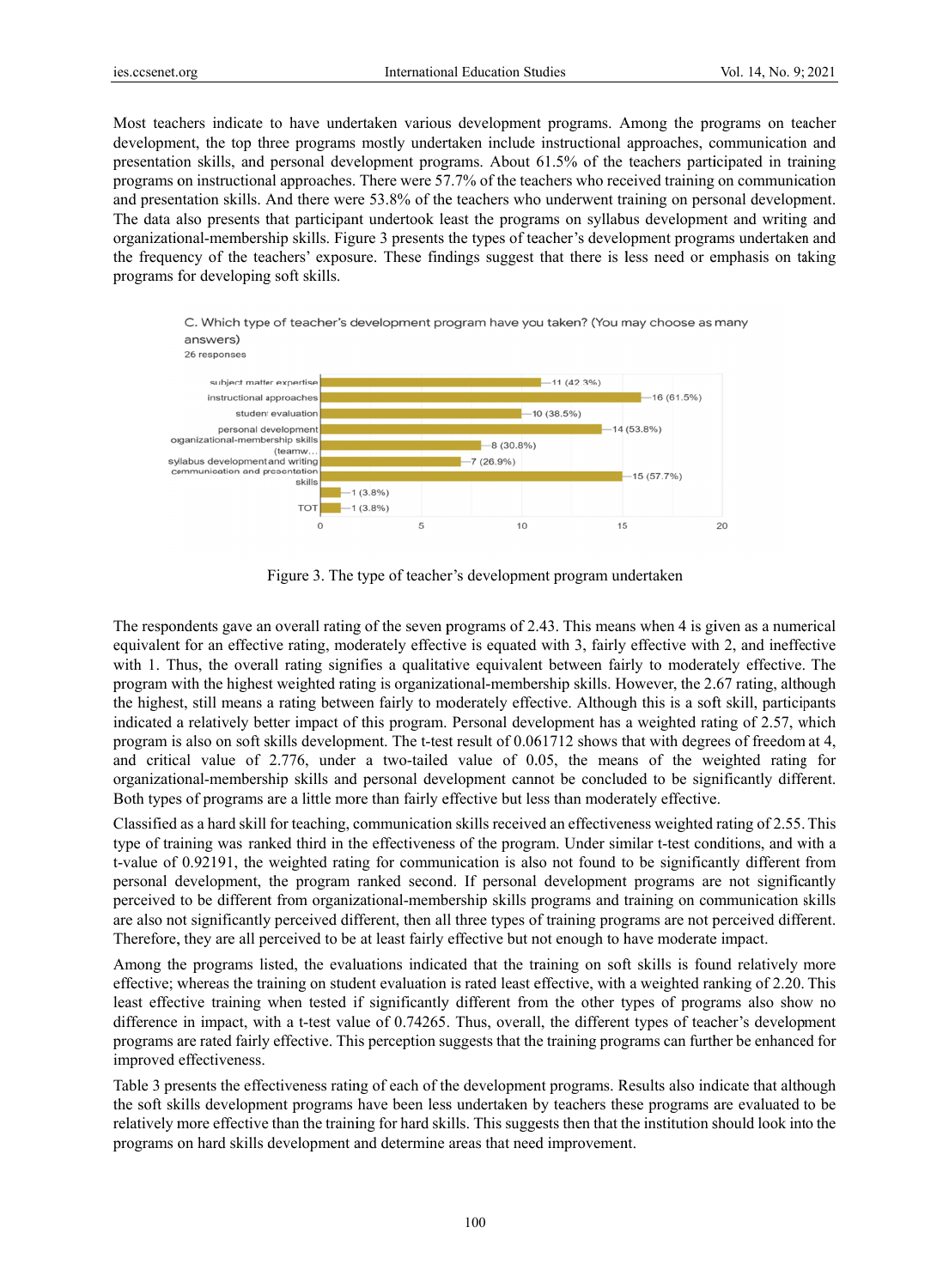| Area                                     | Ineffective    | Fairly<br>Effective<br>2 | Moderately<br>Effective<br>3 | Effective<br>4 | Total<br>Respondents |                |    |    |    |    | Weighted<br>Average |
|------------------------------------------|----------------|--------------------------|------------------------------|----------------|----------------------|----------------|----|----|----|----|---------------------|
| subject matter expertise                 | 4              | 4                        | $\mathbf{r}$                 | $\overline{2}$ | 17                   | 4              | 8  | 21 | 8  | 41 | 2.41                |
| instructional approaches                 | 3              | 8                        | 6                            | 3              | 20                   | 3              | 16 | 18 | 12 | 49 | 2.45                |
| student evaluation                       | 5              | 5                        | 4                            | $\overline{2}$ | 16                   | 5              | 10 | 12 | 8  | 35 | 2.19                |
| personal development                     | 3              | 7                        | 7                            | 4              | 21                   | 3              | 14 | 21 | 16 | 54 | 2.57                |
| organizational-membership<br>skills      |                | 6                        | 5                            | 3              | 15                   |                | 12 | 15 | 12 | 40 | 2.67                |
| syllabus development and<br>writing      | 4              | 6                        | 3                            | $\overline{2}$ | 15                   | $\overline{4}$ | 12 | 9  | 8  | 33 | 2.20                |
| communication and<br>presentation skills | $\overline{2}$ | 9                        | 5                            | 4              | 20                   | 2              | 18 | 15 | 16 | 51 | 2.55                |
| Weighted Average<br>2.43                 |                |                          |                              |                |                      |                |    |    |    |    |                     |

#### Table 3. Effectiveness rating of teachers' development programs

## *5.3 Perceived Benefit of the Development Programs*

Teachers identified that the training programs they have attended provided practical knowledge and approaches. Since teachers can provided multiple responses to the question, respondents indicated this benefit, which comprised 35.59% of the total mentions. Attendees to those programs found that they can apply the skills taught in the programs. This is closely followed by indicating that the programs provided additional knowledge and skills, which comprised 33.90% of the total mentions. This benefit suggests that the teachers recognize that more skills were added to the skill set the teachers already possessed. This obvious claim leads to point to determining which of these mostly mentioned benefits are derived from which particular programs.

Since instructional approaches appear to be the type of training mostly attended by teachers, the specific benefit obtained from the program is deduced. This is done by matching the elected type of benefit with the type of program per respondent. The data shows that out of the 16 who identified undertaking instructional approach training 93.75% or 15 teachers found the program to provide practical knowledge and skills. From the same 16, 14 or 87.50% identified the programs they attended to provide also additional knowledge and skills. Thus, majority of the attendees of their respective training programs find the training programs both practical and an addition to their knowledge and skill set.

The next mostly attended types of training are personal development programs and communication and presentation skills training. Both are individually undertaken about 17.72% of all the total programs attended by respondents. About 46.67% of those who attended instructional approaches training also attended personal development and communication and presentation skills training programs. About 43.75% of those who also attended instructional approaches also rated the personal development programs and communication and presentation skills training as to have provided practical knowledge and skills. Since majority of those who obtained practicality in knowledge and skills application also identified obtaining additional skills, the same benefits are found to be obtained in personal development and communication and presentation skills training programs. About 85.71% of those who attended these programs considered the programs to not just provided practical knowledge but have also added to their knowledge and skills.

Only 10% of the total programs attended indicate that the programs teachers have attended filled in a competency gap. About 66.67% of the teachers indicated that filling in of the competency gap is for instructional approaches. Suprisingly the teachers who indicated these answers have at least six years of teaching experience. If these answers would have come from teachers with less years of experience, these responses would be better justified. Teachers with longer years of teaching experience are assumed to have better levels of competencies. However, since the observation is based on a small sample conclusions here are limited to this group. Nevertheless, this should provide insights for the perceived competency gaps of PAAET's English Language teachers.

#### *5.4 Suggested Teacher's Development Programs*

Respondents were asked which type of training program they need to enhance their knowledge and skills. Most teachers or 33.33% of those which indicated answers said syllabus development and writing. This is followed by instructional approaches from 25% of those who indicated a response. Although these needs arise from the perceived lack of skills in these areas, teachers' experience of difficulty on such tasks should justify the need to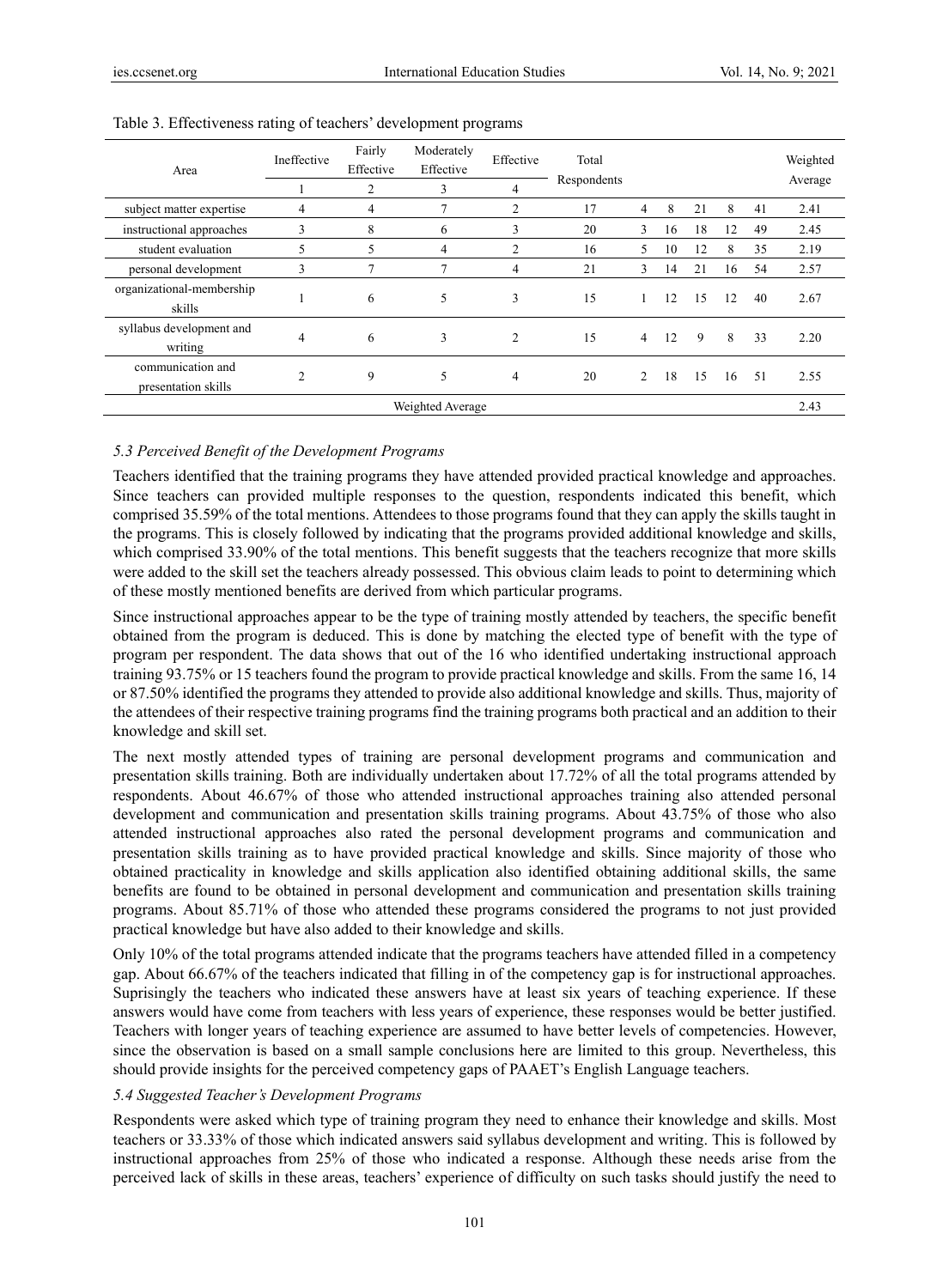provide training in these areas.

## *5.5 Limitations of the Study*

The current study was limited to a sample size of thirty-one (31) participants that comprised English language teachers from PAAET. The sample size was relatively inadequate for statistical measurement because of conflicts arising from Kuwait's cultural context, where research studies involving human participants are less common. However, since the study was well-designed and interpreted carefully, it is expected to yield reliable or precise estimates from the sample size.

Furthermore, as the study only involves English Language teachers, the conclusions may reflect only the perceptions of the teachers in this department. Teachers in other departments may have attended other development programs which elements in their design vary with those attended by English Language teachers. Also, with studies involving perceptions of respondents, their unique evaluations represent only those which they have experienced; and are thus, subjective. The scope of the evaluation may be limited by the teachers' recall of the training programs they attended in the span of years that they have been teaching. This evaluation is not intended for any specific program and encompasses all development programs the teachers have undertaken through those years. The time that has lapsed between this evaluation and the participation in the development programs can be a factor in the accurate assessment of the training. Though the teachers belong to the same institution, another factor that could contribute to the differences in evaluation is the teachers' voluntary attendance to programs outside of the mandate of the institution or probably provided by another institution the teachers' may be previously employed. PAAET may not have organized these programs and as such may be a confounding factor to the overall assessment of the effectiveness of the training.

#### *5.6 Significance of the Study*

This study's significance emancipated from the implementation of professional development programs for teachers. Assessment is crucial to implement a suitable curriculum that will satisfy the English teachers' needs and requirements in the classroom to be at par with the continual global development in the educational domain. Findings and recommendations from this research will be of immense benefit to:

- English teachers at PAAET in Kuwait and the curricula specialists. The study provides important directions the institution can take to address the competency needs of teachers, allowing them to deliver an effective curricula and instructional methods.
- Researchers: This helps future researchers to explore further other obstacles or barriers in designing and implementing effective teachers' development programs.
- Teacher educators: This study is critical for designing and implementing professional development programs for teachers. It helps educators improve teacher training and professional improvement plans for education by incorporating specific instructional elements that address teachers' and learners' needs.
- Educational institutions: The guidelines are also intended to allocate properly the institutional resources through the identification of effective and ineffective aspects of the development programs. These should assist decision-making in training programs' resource allocation processes.

#### **6. Conclusion**

The use of evaluation tools for the conduct of teacher's development programs provides meaningful information to gauge the effectiveness of such programs. The teacher's feedback is helpful in making decisions about training programs and its implementation. The evaluation can provide an understanding of what works and what does not work. The institution as well as teachers can find out and focus on areas of improvement and identify the strengths and weaknesses of the faculty. Another use of the evaluation is gauging the past performance of previous development programs. An understanding of what went wrong in these programs can help provide better development programs for teachers. The institution can better assess if it is meeting its training objectives and the resulting quality of teaching and learning of students. Moreover, the evaluation is a way for teachers to express how they feel and what they would like to change so that development programs better align with the teacher's training needs.

Along with these benefits of evaluating teacher's development programs is the formulation of guidelines or policies to have optimum use of evaluating these programs. The guidelines are meant to ensure that future teacher's development programs become more effective. From the findings in this research, a training needs assessment needs to be deployed to all teachers, particularly to teachers with less years of experience. While early on in their career, the teachers should be reinforced with the appropriate tools to perform their teaching tasks.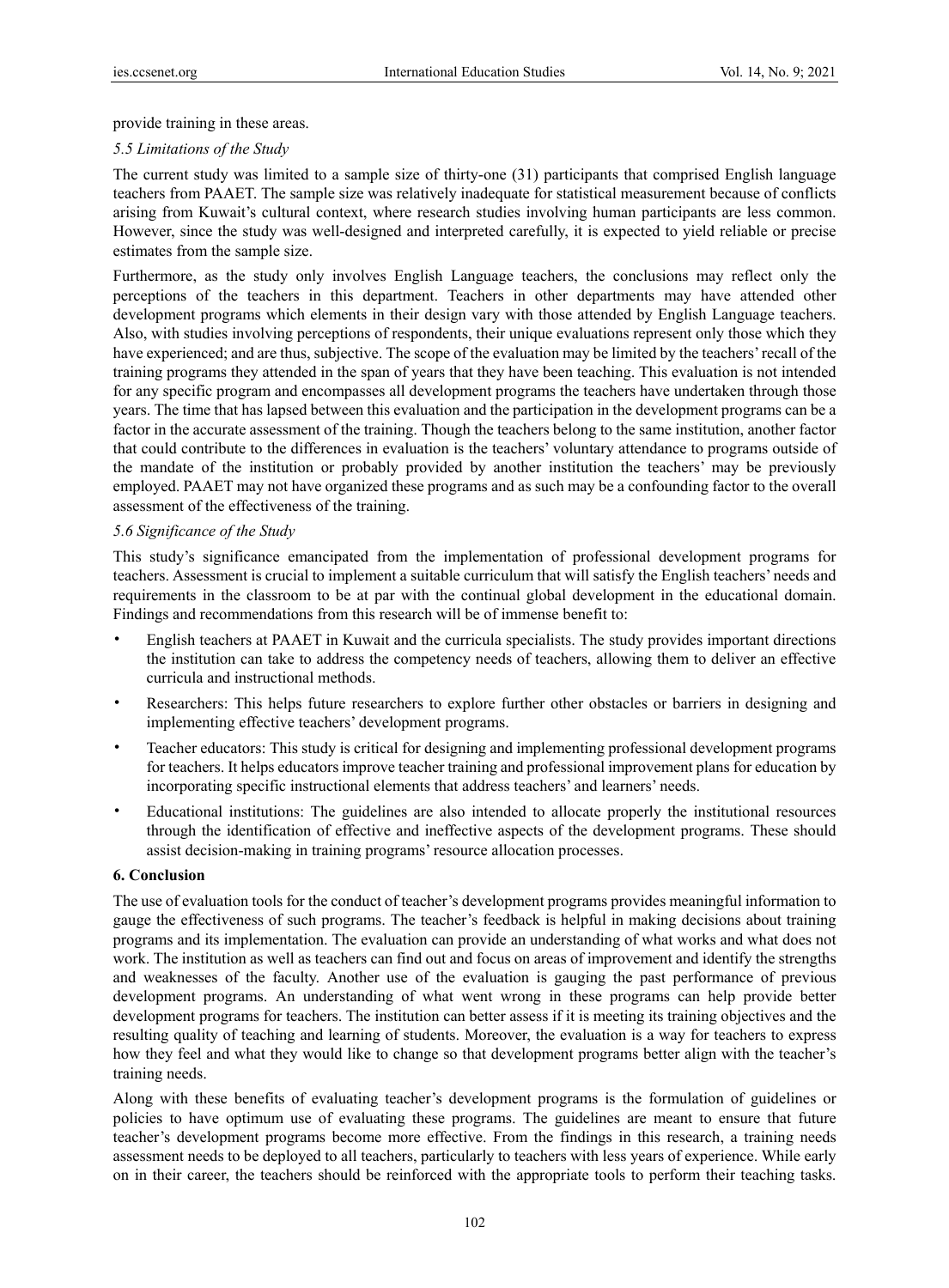Considering that many teachers are beyond 12 years of teaching, and still with the rank of instructors, the institution should review its current systems of ranking teachers. If the institution's policies reflect stringent criteria for promoting teachers to succeeding ranks, there is a need to review if the training received by teachers result in higher competencies enough to be promoted to the next level.

Guidelines also need to be established which ensure the quality of training programs. A checklist of implementations for training programs needs to be established. This checklist reflects the items listed as features of the development programs shown in the survey. Expected standards need to be specified for each of these features to provide the possible maximum impact to teacher's development.

#### **7. Recommendations**

Effective professional development programs are known to impact teaching-learning processes positively. Therefore, supporting these programs is fundamental for ensuring high-quality teaching practice. The study recommends for PAAET to formulate programs for the beginning teachers more than the teachers with longer years for experience. With the lack of years of experience, the younger teachers are expected to be in the process of still discovering their strengths and weaknesses and build upon the opportunities to enhance the competencies. Although, the probable limitation for providing more training to the younger teachers may be the guarantee of stay in the institution to realize the returns for training. Nevertheless, teachers with regular status or those with predetermined number of years of service may be provided more training. A separate study may be undertaken to determine which teachers are likely to stay and serve in the institution. Another guideline in the provision of teachers' development program is the enhancement of hard and soft skills. Both are regarded to contribute to the overall effectiveness of a teacher's work. Thus, the institution should include in its design of training programs both types of skills. The needs assessment results should also indicate which programs may be more relevant to the teachers' situations. Future studies can also indicate how the institution's needs assessment programs are used in the design and implementation of teachers' training. Moreover, since the study only included English Language teachers, research to include teachers in other subject areas may be conducted to give a more comprehensive insight to the effectiveness of teachers' development programs in PAAET.

#### **References**

- Alasfour, A. (2017). Teacher preparation programs in Kuwait: A comparative profile analysis. *World Voices Nexus, 1*(1). https://www.worldcces.org/article-3-by-alasfour. (September 2020).
- Alhouti, I. (2018). Teacher Professional Development in Kuwait and Singapore: Learning from Others. World Voices Nexus. *The WCCES Chronicle, 2*(3).
- Arnold, A. J. (2020). *Constructing Guidelines for Practicing Professionals Teaching Continuing Professional Development in Online Environments* (Doctoral dissertation, Virginia Tech).
- Bell, C., Wilson, S., Higgins, T., & McCoach, D. (2010). Measuring the effects of professional development on teacher knowledge: The case of developing mathematical ideas. *Journal for Research in Mathematics Education*. https://doi.org/10.5951/jresematheduc.41.5.0479
- Cohen, L., Manion, L., & Morrison, K. (2007). *Research methods in education*. London, England: Routledge.
- Darling-Hammond, L., Hyler, M. E., & Gardner, M. (2017). *Effective teacher professional development*.
- DeMonte, J. (2013). *High-Quality Professional Development for Teachers Supporting Teacher Training to Improve Student Learning*. Center for American Progress
- DiGennaro Reed, F. D., Blackman, A. L., Erath, T. G., Brand, D., & Novak, M. D. (2018). Guidelines for using behavioral skills training to provide teacher support. *Teaching Exceptional Children, 50*(6), 373-380. https://doi.org/10.1177/0040059918777241
- Farjad, S. (2012). The Evaluation Effectiveness of training courses in University by Kirkpatrick Model (Case study: Islamshahr University). *Procedia-Social and Behavioral Sciences, 46*, 2837-2841. https://doi.org/10.1016/j.sbspro.2012.05.573
- Gracia, E., & Weiss, E. (2019). *The role of early career supports, continuous professional development, and learning communities in the teacher shortage*. The fifth report in 'The Perfect Storm in the Teacher Labor Market' series. Economic Policy Institute. Washington D.C.
- Guzder, K. (2019). *Professional Development Plan for Teachers*.
- King, R. H. (2011). *Types of sampling. Advanced research methods.* Retrieved from http://www.psyking.net/HTMLobj-3829/Types\_of\_sampling.pdf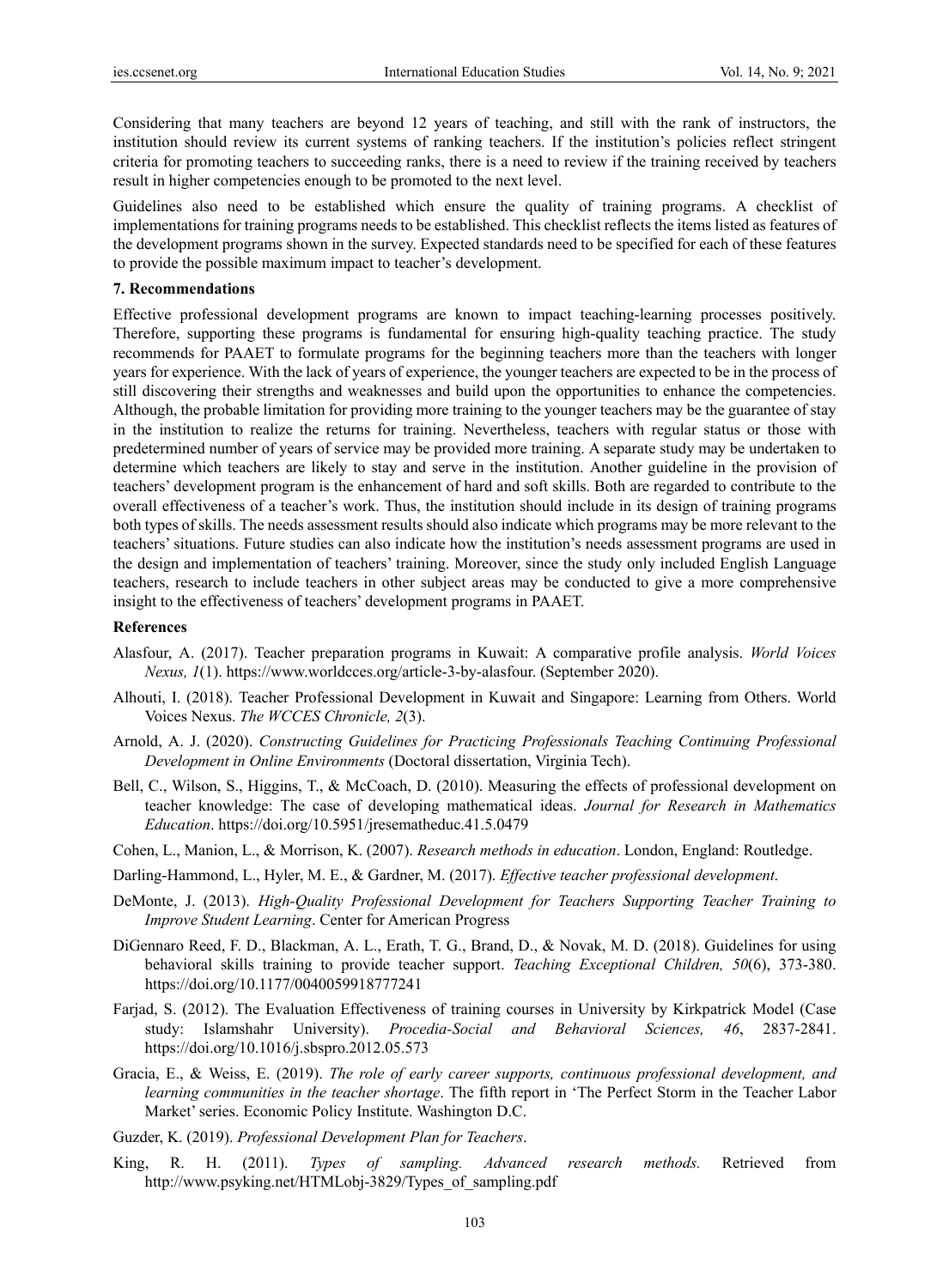- Kusmaryani, R. E., Siregar, J. R., Widjaja, H., & Jatnika, R. (2016). *Key factors in teacher professional development*. ASEAN Conference 2nd Psychology & Humanity, Psychology Forum UMM, February 19-20, 704-708.
- Martin, K., & Christopher, B. (2020). The professional development needs of beginning and experienced teachers in four municipalities in Sweden. *Professional Development in Education*. https://doi.org/10.1080/19415257.2020.1712451
- Maurer, T., & Andrews, K. D. (2000). Traditional, Likert, and simplified measures of self-efficacy. *Educational and Psychological Measurement, 60*(6), 965-973. https://doi.org/10.1177/00131640021970899
- Ngang, T. K., Yie, C. S., & Shahid, S. A. M. (2015). Quality teaching: Relationship to soft skills acquisition. *Procedia-Social and Behavioral Sciences, 191*, 1934-1937. https://doi.org/10.1016/j.sbspro.2015.04.649
- Nunan, D. (1992). *Research methods in language learning*. Cambridge: Cambridge University Press.
- Postholm, M. B. (2012). Teachers' professional development: a theoretical review. *Educational research, 54*(4), 405-429. https://doi.org/10.1080/00131881.2012.734725
- Praslova, L. (2010). Adaptation of Kirkpatrick's four level model of training criteria to assessment of learning outcomes and program evaluation in higher education. *Educational assessment, evaluation and accountability, 22*(3), 215-225. https://doi.org/10.1007/s11092-010-9098-7
- Rizvi, M. (2010). Development of a classroom observation schedule for measuring the efficacy of a teacher development programme. *Procedia Social and Behavioral Sciences, 2*, 654-660. https://doi.org/10.1016/j.sbspro.2010.03.079
- Showkat, N. (2017). Non-probability and probability sampling. *Communication Research Journal*, 1-9.
- Soine, K. M., & Lumpe, A. (2014). Measuring characteristics of teacher professional development. *Teacher Development, 18*(3), 303-333. https://doi.org/10.1080/13664530.2014.911775
- Tang, K. N. (2020). The importance of soft skills acquisition by teachers in higher education institutions. *Kasetsart Journal of Social Sciences, 41*(1), 22-27. https://doi.org/10.1016/j.kjss.2018.01.002
- Vega, V. (2015). *Teacher Development and Leadership Research Review*.
- Wong, E., & Yeung, A. (2003). Evaluation of teacher development programs: participant satisfaction and recommendation. *Studies in Educational Evaluation, 29*, 57-66. https://doi.org/10.1016/S0191-491X(03)90005-8
- Yoon, K. S., Duncan, T., Lee, S. W. Y., Scarloss, B., & Shapley, K. L. (2007). *Reviewing the evidence on how teacher professional development affects student achievement*. Issues & answers, REL (033).
- Zorzi, R., Perrin, B., McGuire, M., Long, B., & Lee, L. (2002). Defining the benefits, outputs, and knowledge elements of program evaluation. *Canadian Journal of Program Evaluation, 17*(3), 143-150.

#### **Appendix A**

#### **Survey Questionnaire**

This survey questionnaire aims to determine measures for teacher development programs. Your honest answers shall aid in the analysis and understanding of measurement tools in teacher development. Thank you for your participation.

#### **A. Demographics**

1) How many years have you been teaching?

\_\_\_\_\_ 0 to 3 years

- \_\_\_\_\_ 3 to 6 years
- \_\_\_\_\_ 6 to 9 years
- \_\_\_\_\_ 9 to 12 years
- Over 12 years
- 2) What is your rank?
- \_\_\_\_\_ Instructor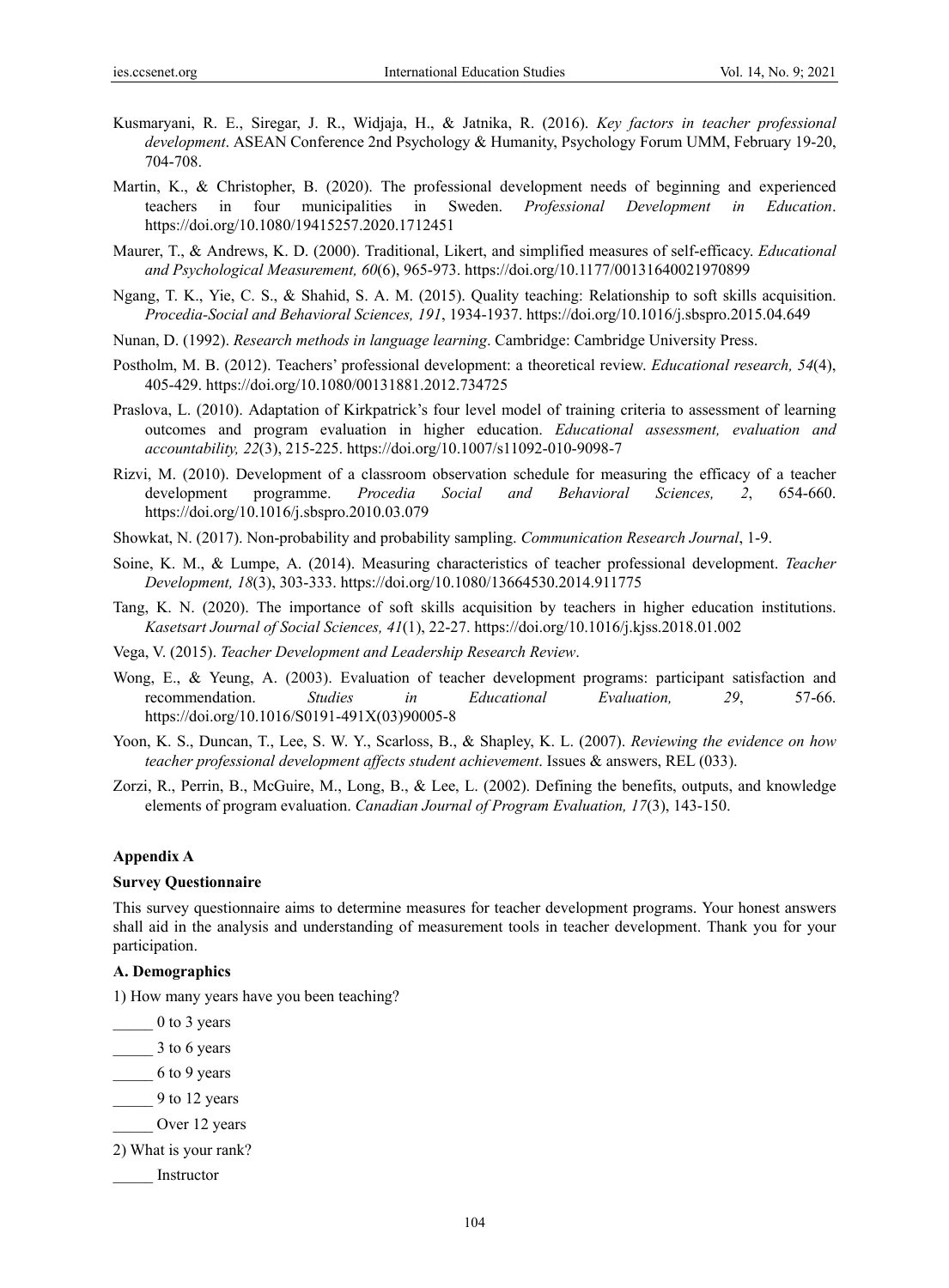\_\_\_\_\_ Assistant professor

\_\_\_\_\_ Associate professor

\_\_\_\_\_ Professor

## **B. Measuring Teacher Development Programs**

1) Have you undergone a teacher's development program?

\_\_\_\_\_ yes \_\_\_\_\_ No

2) How many programs have you taken?

\_\_\_\_\_ 1 to 3

 $\frac{4}{100}$  4 to 6

\_\_\_\_\_ 7 to 9

\_\_\_\_\_ More than 10

3) Which type of teacher's development program have you taken? (You may choose as many answers as possible)

Subject matter expertise

\_\_\_\_\_ Instructional approaches

Student evaluation

\_\_\_\_\_ Personal development

\_\_\_\_\_ Organizational-membership skills (teamwork, collaboration, etc.)

\_\_\_\_\_ Syllabus development and writing

\_\_\_\_\_ Communication and presentation skills

\_\_\_\_\_ Others, please specify \_\_\_\_\_\_\_\_\_\_\_\_\_\_\_\_\_\_\_\_\_\_\_\_\_\_\_\_\_\_\_\_\_\_\_\_\_\_\_\_\_\_\_\_\_\_\_\_\_\_\_\_\_\_

4) Among the development programs you have experienced, please rate them according to their effectiveness.

|                                       | Ineffective | Fairly    | Moderately | Highly    |
|---------------------------------------|-------------|-----------|------------|-----------|
|                                       |             | effective | effective  | effective |
| Subject matter expertise              |             |           |            |           |
| Instructional approaches              |             |           |            |           |
| Student evaluation                    |             |           |            |           |
| Personal development                  |             |           |            |           |
| Organizational-membership skills      |             |           |            |           |
| Syllabus development and writing      |             |           |            |           |
| Communication and presentation skills |             |           |            |           |
| Others, specified                     |             |           |            |           |

5) To what reasons do you attribute the effectiveness of your selected teacher development programs? (*You may choose as many answers as possible*).

\_\_\_\_\_ Filled a competency gap

\_\_\_\_\_ Provided more practical knowledge and approaches

\_\_\_\_\_ Improved level of competency

\_\_\_\_\_ Provided additional knowledge and skills

## \_\_\_\_\_ Others, please specify \_\_\_\_\_\_\_\_\_\_\_\_\_\_\_\_\_\_\_\_\_\_\_\_\_\_\_\_\_\_\_\_\_\_\_\_\_\_\_\_\_\_\_\_\_\_\_\_\_\_\_\_\_\_\_

105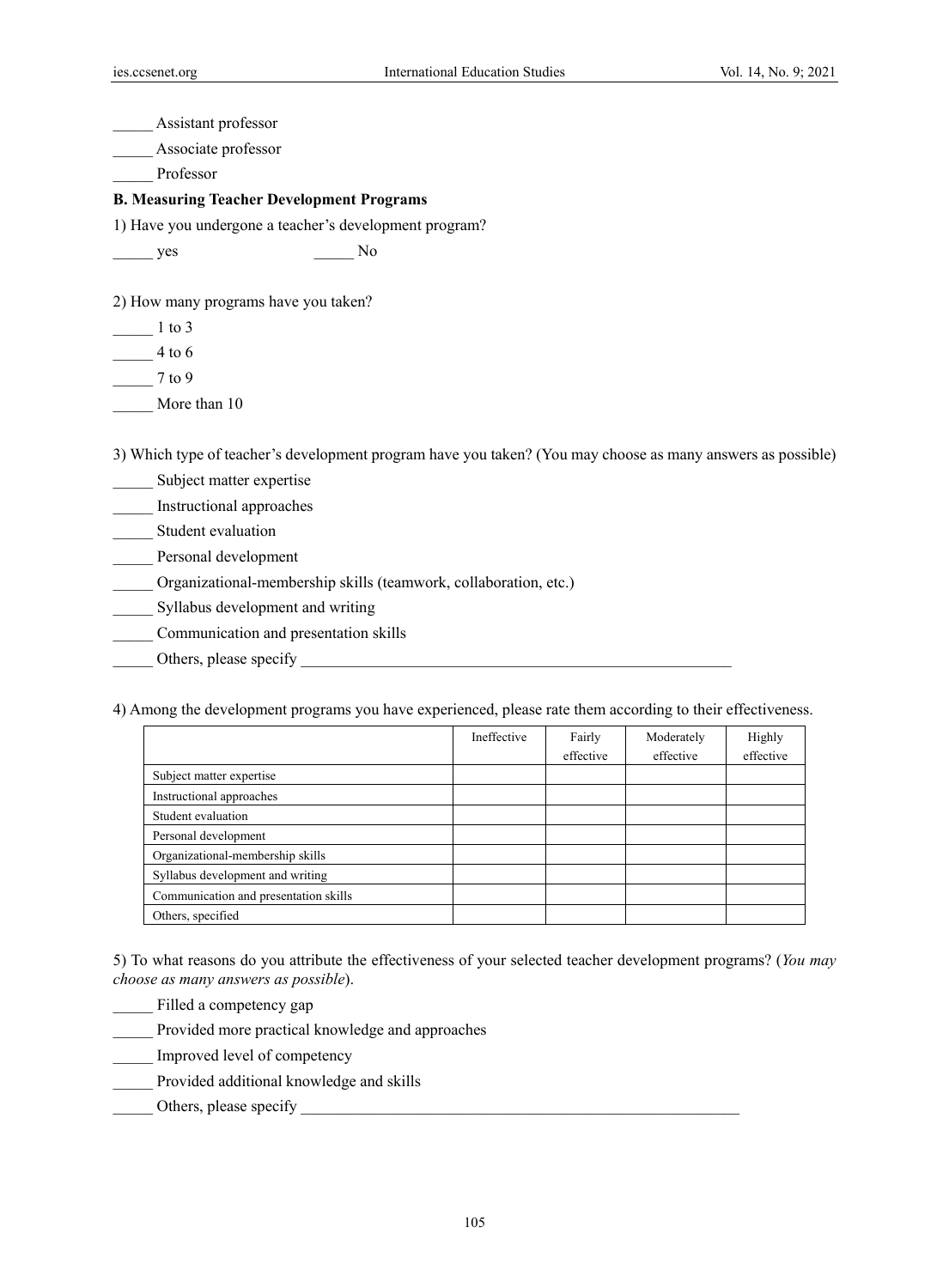|                                | Filled a   | Provided more       | <b>Improved Level</b> | Provided    | Improved    | Added  |
|--------------------------------|------------|---------------------|-----------------------|-------------|-------------|--------|
|                                | competency | practical knowledge | of competency         | additional  | soft skills | soft   |
|                                | gap        | & approaches        |                       | knowledge & |             | skills |
|                                |            |                     |                       | skills      |             |        |
| Subject matter expertise       |            |                     |                       |             |             |        |
| Instructional approaches       |            |                     |                       |             |             |        |
| Student evaluation             |            |                     |                       |             |             |        |
| Personal development           |            |                     |                       |             |             |        |
| Organizational-membership      |            |                     |                       |             |             |        |
| skills                         |            |                     |                       |             |             |        |
| development<br>Syllabus<br>and |            |                     |                       |             |             |        |
| writing                        |            |                     |                       |             |             |        |
| Communication<br>and           |            |                     |                       |             |             |        |
| presentation skills            |            |                     |                       |             |             |        |
| Others, specified              |            |                     |                       |             |             |        |

6) Which teacher development programs catered to these reasons for effectiveness? (*Please check corresponding answers*).

7) Among the teacher's development program or programs you have identified ineffective, to what reasons do you attribute their ineffectiveness? (*You may choose more than one answer*).

\_\_\_\_\_ Ineffective speaker or resource person

- \_\_\_\_\_ Poor program design
- \_\_\_\_\_ Insufficient time for training
- \_\_\_\_\_ Lack of resources provided
- \_\_\_\_\_ No new knowledge introduced
- \_\_\_\_\_ Failure to meet program objectives
- Others, please specify

8) Which teacher development programs do you attribute the reasons for ineffectiveness?

(Please check the ones you have undertaken)

|                             | Ineffective<br>speaker or | Poor<br>program | Insufficient<br>time for | Lack of<br>resources | No new<br>knowledge | Failure to<br>meet | Others.<br>specified |
|-----------------------------|---------------------------|-----------------|--------------------------|----------------------|---------------------|--------------------|----------------------|
|                             | resource                  | design          | training                 | provided             | introduced          | program            |                      |
|                             | person                    |                 |                          |                      |                     | objectives         |                      |
| Subject matter expertise    |                           |                 |                          |                      |                     |                    |                      |
| Instructional approaches    |                           |                 |                          |                      |                     |                    |                      |
| Student evaluation          |                           |                 |                          |                      |                     |                    |                      |
| Personal development        |                           |                 |                          |                      |                     |                    |                      |
| Organizational-membership   |                           |                 |                          |                      |                     |                    |                      |
| skills                      |                           |                 |                          |                      |                     |                    |                      |
| development and<br>Syllabus |                           |                 |                          |                      |                     |                    |                      |
| writing                     |                           |                 |                          |                      |                     |                    |                      |
| Communication<br>and        |                           |                 |                          |                      |                     |                    |                      |
| presentation skills         |                           |                 |                          |                      |                     |                    |                      |
| Others, specified           |                           |                 |                          |                      |                     |                    |                      |